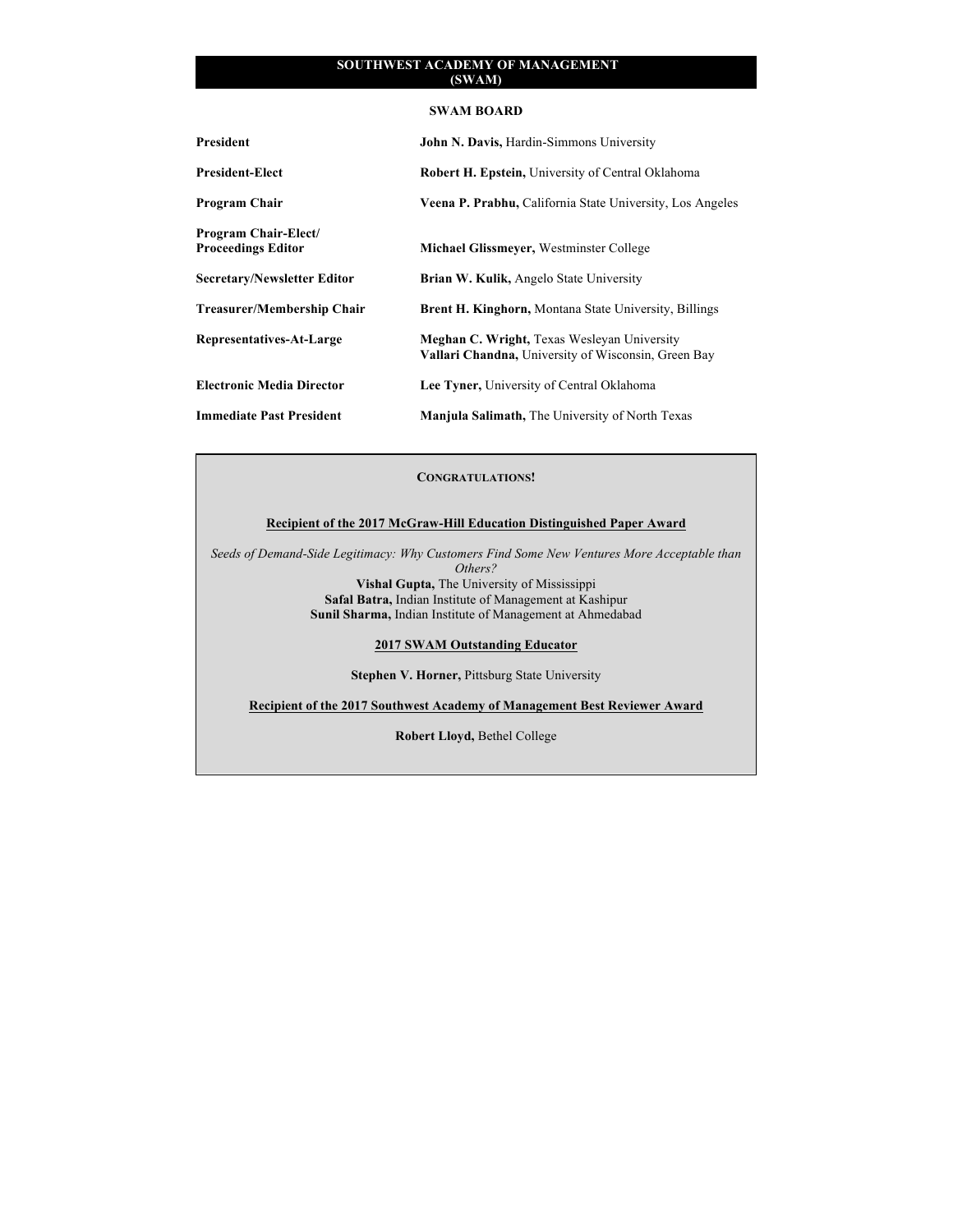# **2017 TRACK CHAIRS**

**Entrepreneurship / Small Business / Innovation Vishal K. Gupta,** The University of Mississippi

**Ethics / Corporate Social Responsibility Guclu Atinc,** Texas A&M University, Commerce

**Thomas Zeni,** West Virginia University

#### **Case Research**

**Stephen J. J. McGuire,** California State University, Los Angeles

**General Management / International Management Nancy Kucinski,** Hardin-Simmons University **Meghan C. Wright,** Texas Wesleyan University

**Human Resources / Careers** 

**Kenneth M. Sweet,** Texas A&M-San Antonio

#### **Organizational Behavior and Leadership**

**Janie Gregg,** The University of West Alabama **Ethan Waples,** University of Central Oklahoma

**Organizational Development / Conflict Management Peter Sorensen,** Benedictine University **Therese Yaeger,** Benedictine University

**Organizational Theory / Strategy / Sustainability David Epstein,** University of Houston, Downtown **Marcia Hardy,** Northwestern State University of Louisiana

**Project Management / Operations Management Natasa Christodoulidou,** California State University, Dominguez-Hills **Min Shi,** California State University, Los Angeles

#### **Professional Development Workshops**

**Lee Tyner,** University of Central Oklahoma **M. Suzanne Clinton,** University of Central Oklahoma

#### **Research Methods**

**Manjula Salimath,** The University of North Texas

#### **Teaching and Learning Conference**

**Veena P. Prabhu,** California State University, Los Angeles **Karen Leonard,** University of Arkansas at Little Rock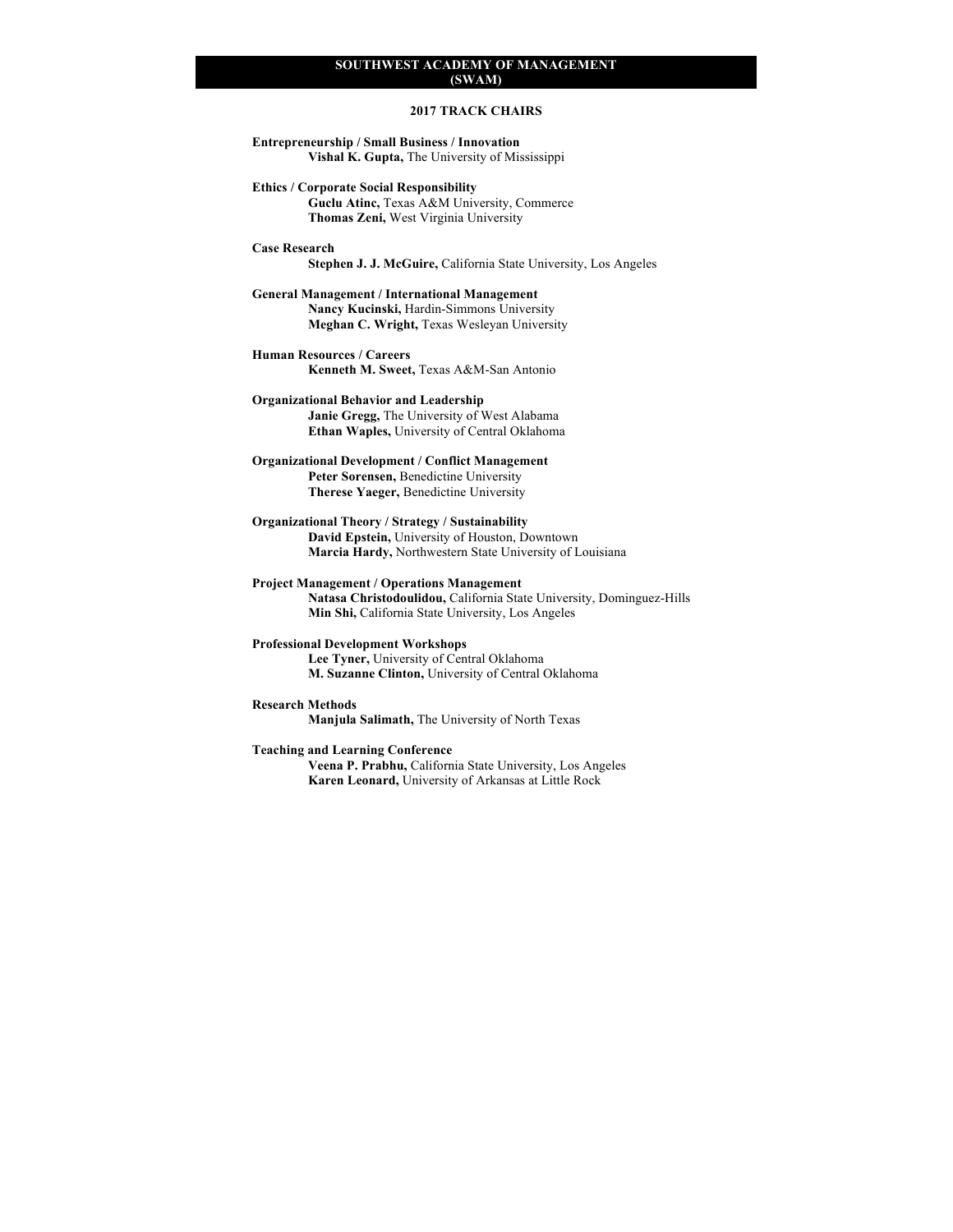#### **2017 REVIEWERS**

*A big thank you to all our reviewers!*

**Adrion Knight,** Northwestern State University of Louisiana **Alex Williams,** Texas A&M University – Commerce **Alison Antes,** Washington University in St. Louis **Alix MacDougall,** Central Michigan University **Alvin Aldawod,** University of Huddersfield (UK) **Amanda Hinojosa,** University of Houston - Clear Lake **Anh Tuan Pham,** Vietnam National University (Vietnam) **Anish Purkayastha,** Indian Institute of Management at Ahmedabad (India) **Artee Aggarwal,** Amity University (India) **Bahareh Javadizadeh,** New Mexico State University **Banu Goktan,** University of North Dallas **Bifei Tian- Zhongnan,** University of Economics and Law **Brandon Randolph-Seng,** Texas A&M University – Commerce **Brian Kulik,** Angelo State University **Brian Martinson,** Tarleton State University **Carlos Baldo,** Southwestern Oklahoma State University **Chalmer Labig,** Oklahoma State University **Cody Cox,** St. Mary's University (Texas) **Danny Upshaw,** Northwestern State University of Louisiana **David Epstein,** University of Houston-Downtown

**David McElreath,** University of Mississippi

**Elizabeth Prejean,** Northwestern State University of Louisiana

**Elva Resendez,** Texas A&M University – Commerce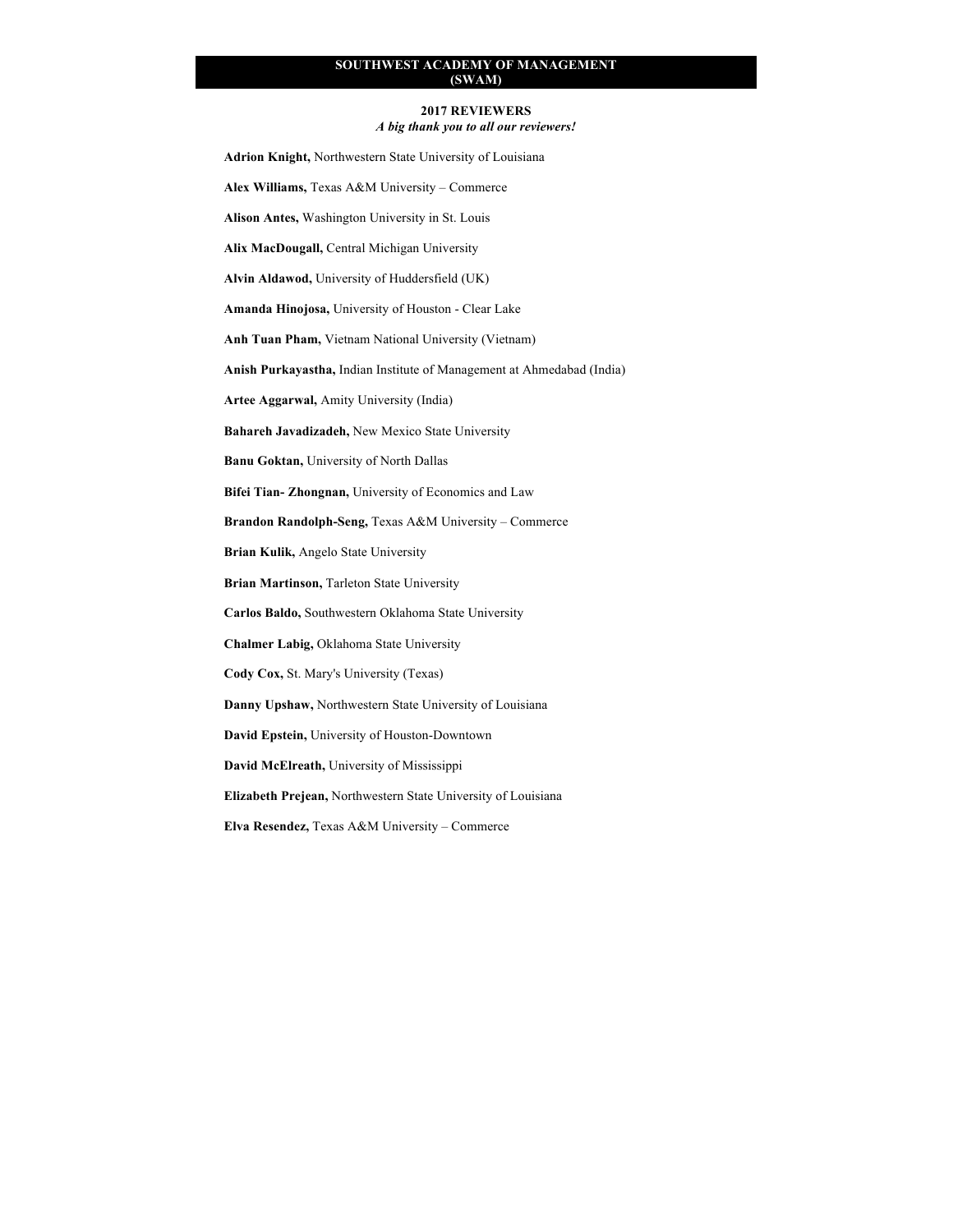#### **2017 REVIEWERS** *(Continued) A big thank you to all our reviewers!*

**Emily Hammer,** West Texas A&M University

**Erik Markin,** University of Mississippi

**Gabby Swab,** University of Mississippi

**Gary Coulton,** Texas A&M University - San Antonio

**James Guzak,** Oklahoma City University

**James Vardaman,** Mississippi State University

**Jason Powell,** Northwestern State University of Louisiana

**Jeff Stevens,** McNeese State University

**Jennifer Griffith,** University of New Hampshire

**Jestine Philip,** University of North Texas

**John Davis,** Hardin-Simmons University

**John La Lone,** Texas A&M University - Central Texas

**John Williams,** Northwestern State University of Louisiana

**Katlin Cundiff ,** Drury University

**Katherine Roberto,** Texas A&M University - Corpus Christi

**Kelly Weeks,** Rhodes College

**Laura Marler,** Mississippi State University

**Leslie Toombs,** Texas A&M University – Commerce

**Marcia Hardy,** Northwestern State University of Louisiana

**Martha Robinson,** University of Memphis

**Michael Scott,** East Central University

**Michele Medina,** University of North Texas

**Mildred Pryor,** Texas A&M University – Commerce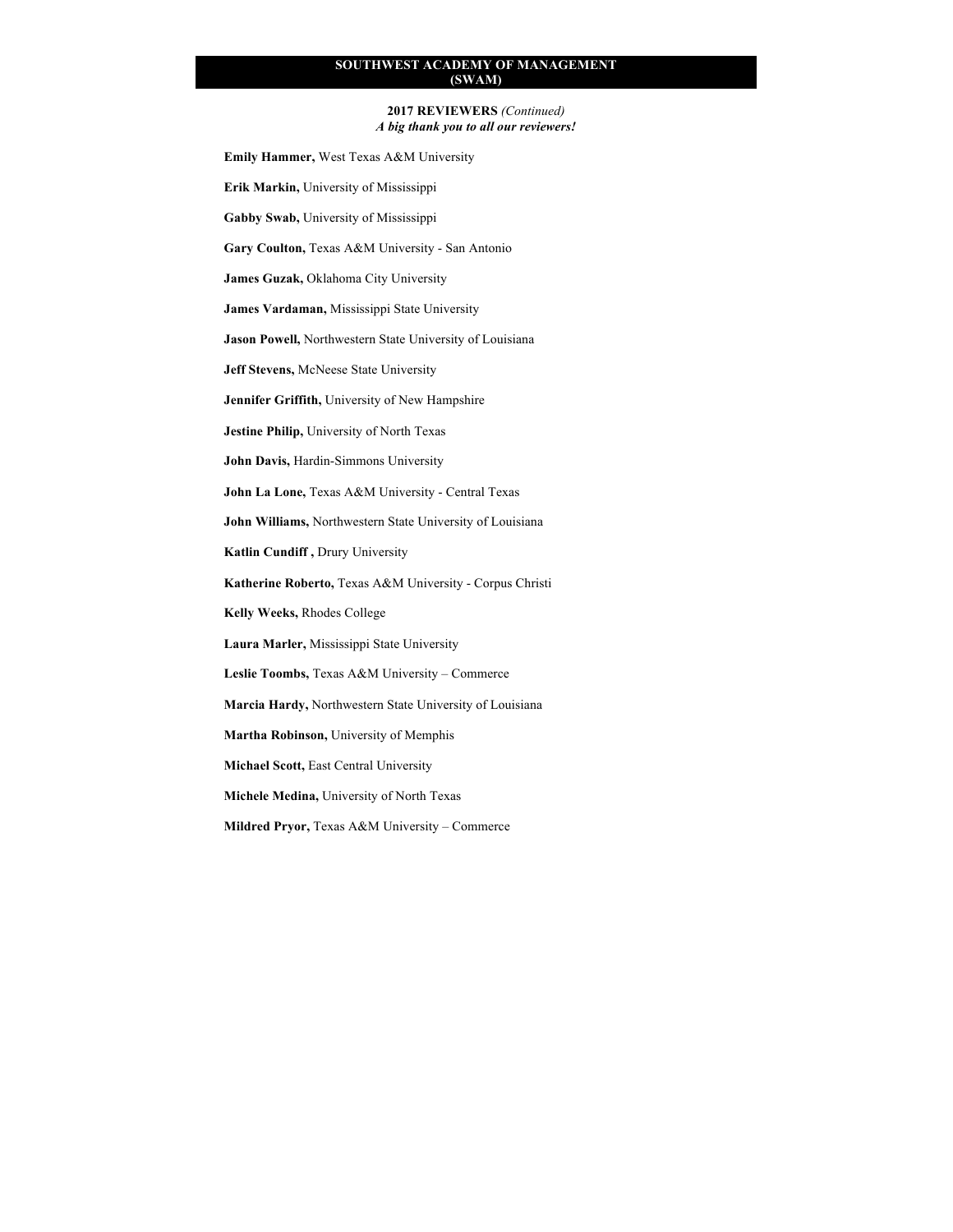**2017 REVIEWERS** *(Continued) A big thank you to all our reviewers!*

**Phil Lewis,** Oklahoma Christian University

**Rahul Chauhan,** West Texas A&M University

**Richard Lawrence,** Angelo State University

**Robert Epstein,** University of Central Oklahoma

**Robert Lloyd,** Bethel College

**Roslyn Vargas,** Nova Southeastern University

**S. Mantravadi,** University of West Florida

**Sandra Degrassi,** Texas A&M University - San Antonio

**Sonia Taneja,** Texas A&M University – Commerce

**Stephanie Pane Haden,** Texas A&M University – Commerce

**Susie Cox,** University of Arkansas at Little Rock

**Tom Lanis,** East Central University

**Wade Ashby,** Hardin-Simmons University

**Weiwen Liao,** Northwestern State University

For a premier publishing opportunity, check out the peer-reviewed **FBD Journal** at https://www.fbdonline.org/journal/

u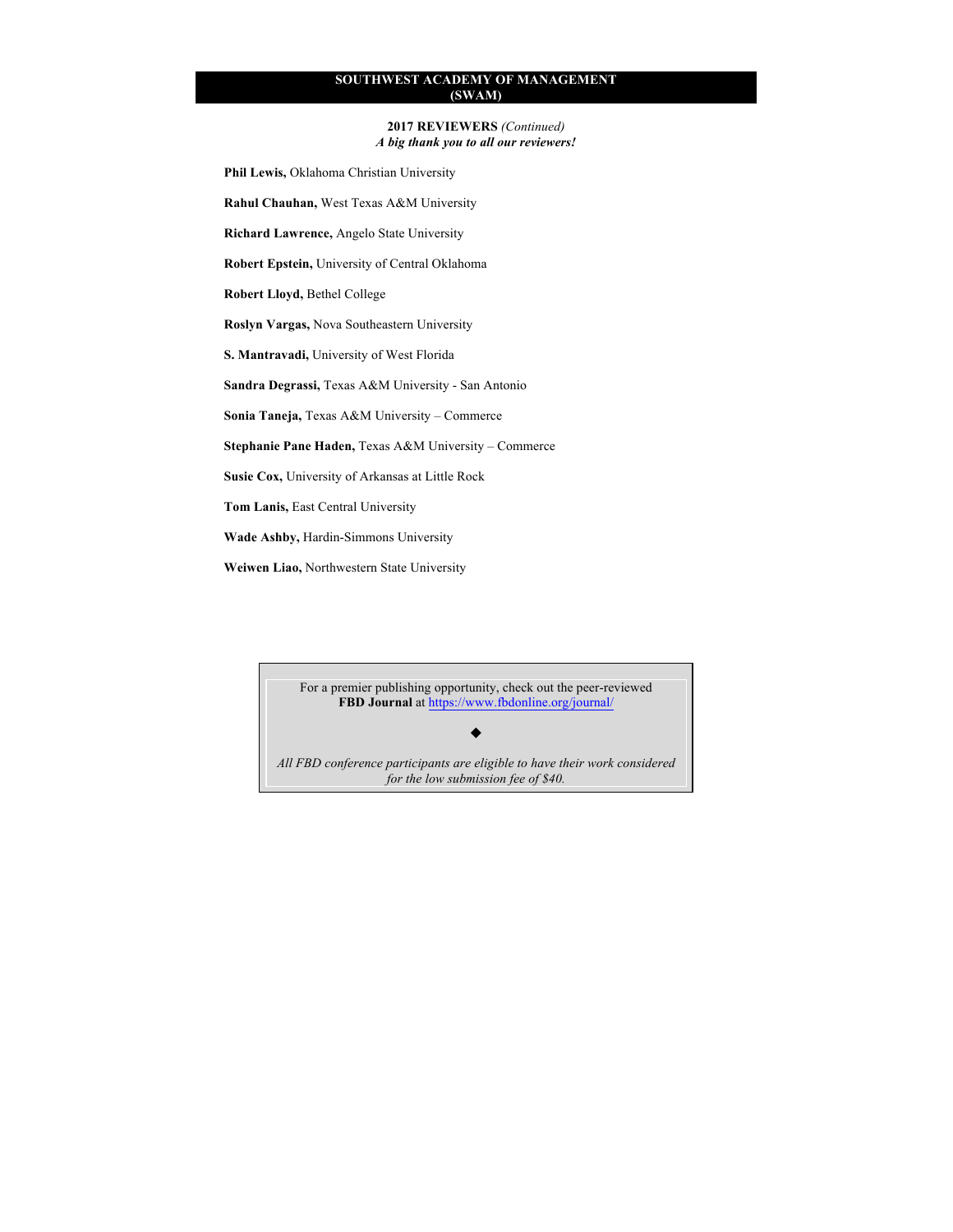**March 8, 2017 (Wednesday)**

10:00 a.m. – 1:00 p.m. 10.00 m.m.

**SPECIAL SESSION**

**SWAM Pre-Conference Session and Lunch**

**SWAM Executive Council only** (President, President Elect, and Immediate Past President)

1:30 p.m.  $-3:00$  p.m. Salon A (M)

### **WELCOME TO THE SOUTHWEST ACADEMY OF MANAGEMENT ANNUAL MEETING John N. Davis, 2017 SWAM President**

**TRACK TITLE Teaching and Learning Conference** 

**SESSION A Teaching and Disruptive Innovation**

**Session Chair: David Epstein,** University of Houston, Downtown

*Creating a Culture of Disruptive Innovation in a Traditional Classroom Environment* **Amanda Evert,** Southwestern Oklahoma State University **Jonna Meyers,** Southwestern Oklahoma State University **Hank Ramsey,** Southwestern Oklahoma State University

*Mergers and Acquisitions: Putting it All Together* **R. Douglas Mclntyre,** Hardin-Simmons University

*A Dynamic Managerial Capabilities Perspective on an MBA Program* **David Epstein,** University of Houston, Downtown **Andy Pore,** University of Houston, Downtown **Candace TenBrink,** University of Houston, Downtown

> Please make plans to visit the exhibits to receive information on the latest books and newest education technologies.  $\blacklozenge$ Please let exhibitors know how much we appreciate their presence and continued support!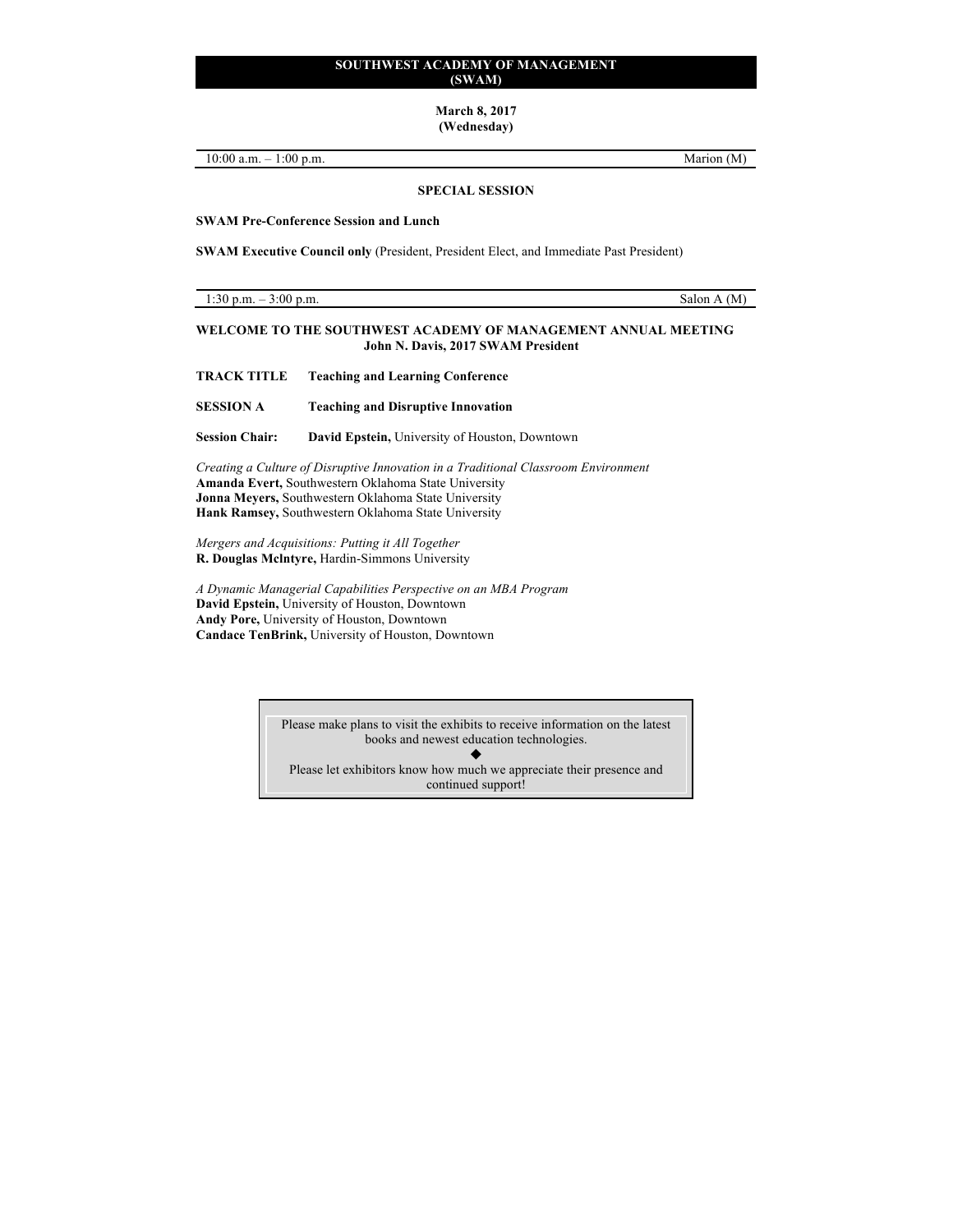#### **March 8, 2017 (Wednesday)**

| 1:30 p.m. $-3:00$ p.m. |                                           | Salon B (M) |
|------------------------|-------------------------------------------|-------------|
| <b>TRACK TITLE</b>     | <b>Professional Development Workshops</b> |             |
| <b>SESSION B</b>       | <b>Disruptive Innovation</b>              |             |
| <b>Session Chair:</b>  | Nancy Kucinski, Hardin-Simmons University |             |

*Using Disruptive Innovation in the Classroom* **Karen Braxton,** The University of West Alabama **Brie Winkles,** The University of West Alabama **Veronica Triplett,** The University of West Alabama

*Disruptive Requirements of Continuous Improvement: The Linking of Hierarchical Learning Objectives to Assessment Measures*  **Janice A. Black,** Coastal Carolina University **J. Kay Keels,** Coastal Carolina University

1:30 p.m. – 3:00 p.m. Salon C (M)

| TRACK TITLE           | <b>Human Resources / Careers</b>                                                                                                         |
|-----------------------|------------------------------------------------------------------------------------------------------------------------------------------|
| <b>SESSION C</b>      | <b>Challenges in HRM: Recruiting and Selection</b>                                                                                       |
| <b>Session Chair:</b> | S. Mantravadi, University of West Florida                                                                                                |
| Discussant:           | Kenneth M. Sweet, Texas A&M-San Antonio<br>Michael Schock, Texas A&M University-San Antonio<br>S. Mantravadi, University of West Florida |

*Information sharing, contract form and employability status: Explanations for informational asymmetries between Headhunter and Candidate* **Carlos Baldo,** Southwestern Oklahoma State University **Miguel Olivas-Lujan,** Clarion University of Pennsylvania **William Pratt,** Clarion University of Pennsylvania

*Perceptions of Online versus Face-to-face Degrees in Employment Decisions* **Katherine Roberto,** Texas A&M University-Corpus Christi **Andrew Johnson,** Texas A&M University-Corpus Christi

*Talk the Talk: The Relationship between Communication Skills and Hireability and the Moderating Effect of Online Education* **Michael Schock,** Texas A&M University-San Antonio **Luis Morales,** Texas A&M University-San Antonio

**Jonathan Vasquez,** Texas A&M University-San Antonio **Sandra Degrassi,** Texas A&M University-San Antonio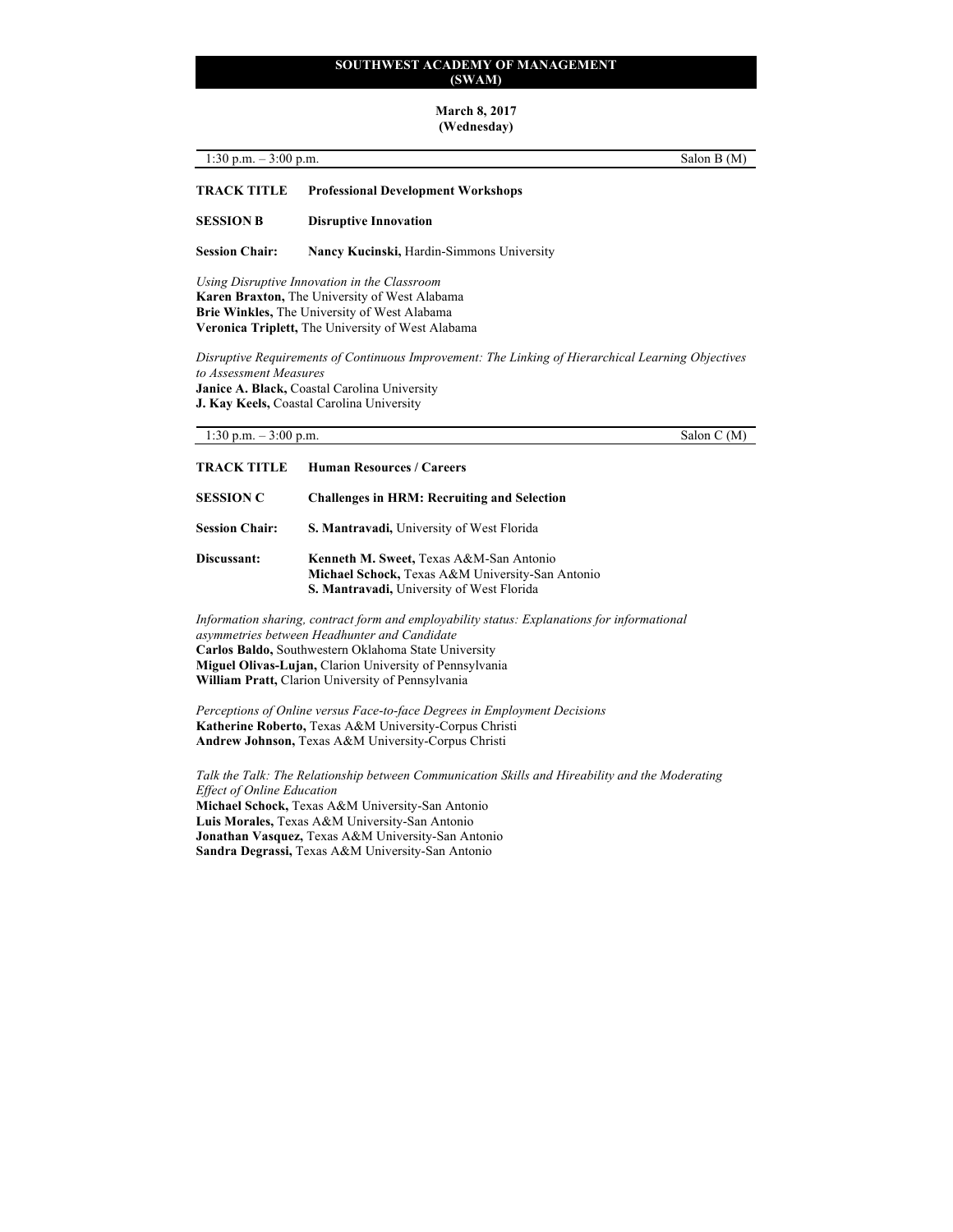### **March 8, 2017 (Wednesday)**

3:00 p.m. – 3:30 p.m. Salon C Foyer (M)

# **SWAM COFFEE BREAK**

3:30 p.m. – 5:00 p.m. Salon A (M)

**TRACK TITLE Teaching and Learning Conference**

# **SESSION A Teaching Techniques**

*From Engagement to Policies: Techniques for New Faculty* **Lee Tyner,** University of Central Oklahoma

 $3:30 \text{ p.m.} - 5:00 \text{ p.m.}$  Salon B (M) **TRACK TITLE Case Research SESSION B Innovation & Strategy Session Chair: Kenneth M. Sweet,** Texas A&M-San Antonio **Discussants: Daniel Jennings,** Texas A&M University – College Station **William Zehner II,** St. Edward's University

*Innovation, Technology, and Strategy – The Draper Company – A Case Study Spanning 200 years* **William Zehner II,** St. Edward's University

*Building Interiors (BI)* **Daniel Jennings,** Texas A&M University – College Station

> Please make plans to visit the exhibits to receive information on the latest books and newest education technologies.  $\blacklozenge$ Please let exhibitors know how much we appreciate their presence and continued support!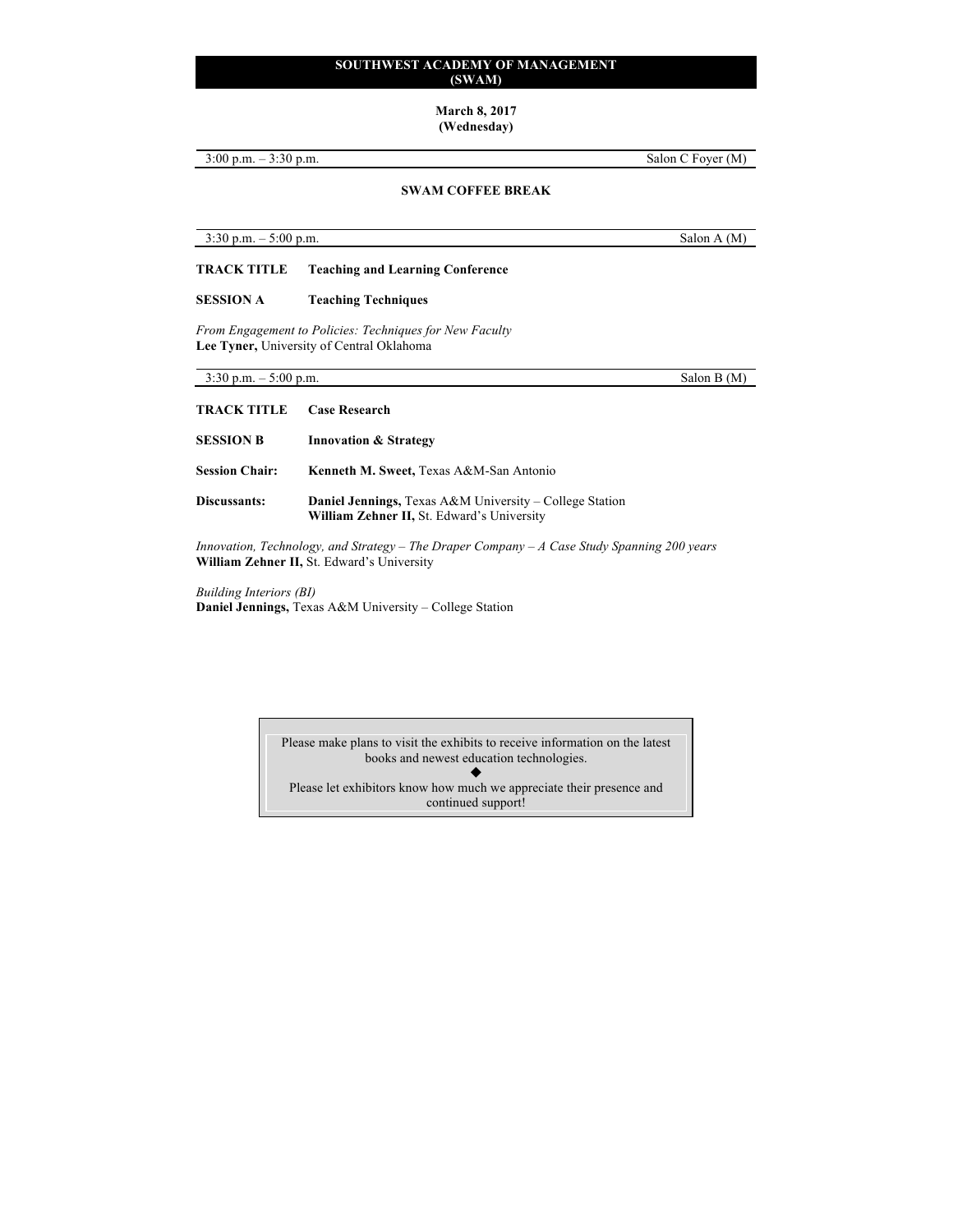#### **March 8, 2017 (Wednesday)**

| $3:30$ p.m. $-5:00$ p.m.<br>Salon C (M) |                                                                                                                                                                                                                                                                                             |
|-----------------------------------------|---------------------------------------------------------------------------------------------------------------------------------------------------------------------------------------------------------------------------------------------------------------------------------------------|
| <b>TRACK TITLE</b>                      | <b>General Management/International Management</b>                                                                                                                                                                                                                                          |
| <b>SESSION C</b>                        | <b>Management and Millennials: Where are They Taking Us?</b>                                                                                                                                                                                                                                |
| <b>Session Chair:</b>                   | Kaveh Moghaddam, University of Houston-Victoria at Katy                                                                                                                                                                                                                                     |
| Discussants:                            | Uzonna Olumba, Benedictine University.<br><b>Candace TenBrink, University of Houston Downtown</b><br><b>Karen Leonard, University of Arkansas at Little Rock</b>                                                                                                                            |
|                                         | A Conceptual Review of The Organizational Politics Literature<br><b>Donald Baack, Pittsburg State University</b><br><b>Alicia Peine, Pittsburg State University</b>                                                                                                                         |
|                                         | A Disruptive Innovation Model for B-Schools: Professional Development and Career Success<br>Phillip Lewis, Oklahoma Christian University                                                                                                                                                    |
|                                         | An Empirical Model for the Antecedents of Social Entrepreneurship Among Millennials: With Evidence<br>from China, Philippines, Russia & USA **Best in Track**<br><b>Stephen Mcguire, California State University-Los Angeles</b><br>Vegano Dualphy, Colifornia State University Los Angolas |

**Veena Prabhu,** California State University-Los Angeles **Kern Kwong,** California State University-Los Angeles **Yang Zhang,** New York University **Robert Tang,** De La Salle College of St. Benilde **Minghao Shen,** Guangdong University of Foreign Studies **Tatiana Goroshnikova,** Financial Institute of Russia

> Please make plans to visit the exhibits to receive information on the latest books and newest education technologies.  $\blacklozenge$

Please let exhibitors know how much we appreciate their presence and continued support!

For a premier publishing opportunity, check out the peer-reviewed **FBD Journal** at https://www.fbdonline.org/journal/

 $\blacklozenge$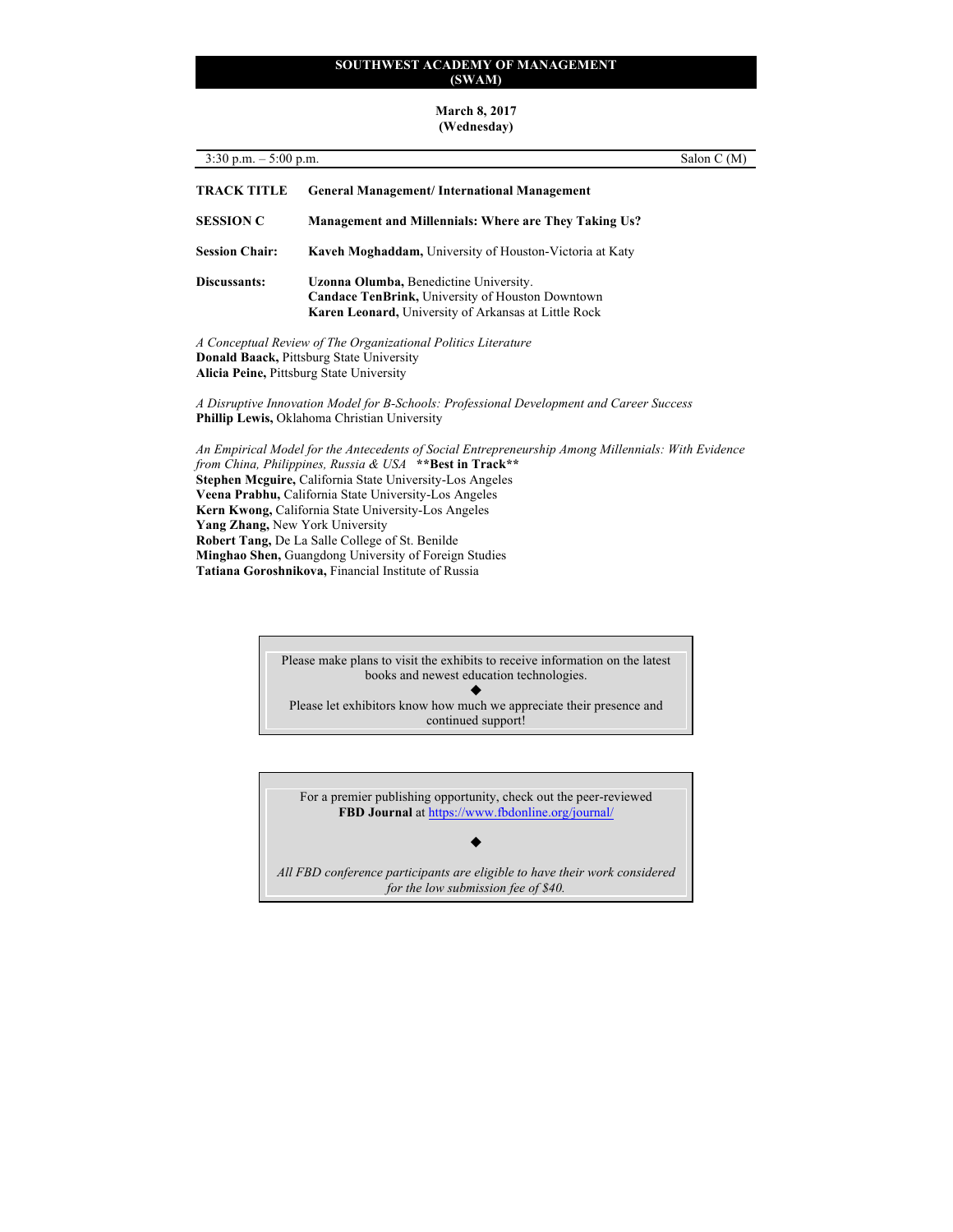**March 9, 2017**

**(Thursday)**

| 7:00 a.m. $-$ 8:15 a.m.   | Marion (M)                                                                                                                                                                                                                                                                      |  |
|---------------------------|---------------------------------------------------------------------------------------------------------------------------------------------------------------------------------------------------------------------------------------------------------------------------------|--|
|                           | <b>SPECIAL SESSION</b>                                                                                                                                                                                                                                                          |  |
|                           | <b>SWAM Officers' Meeting &amp; Breakfast</b>                                                                                                                                                                                                                                   |  |
| <b>Presiding:</b>         | John N. Davis, Hardin-Simmons University<br>President, Southwest Academy of Management                                                                                                                                                                                          |  |
| $8:30$ a.m. $-10:00$ a.m. | Wally Allen A (SHCC)                                                                                                                                                                                                                                                            |  |
| <b>TRACK TITLE</b>        | <b>Teaching and Learning Conference</b>                                                                                                                                                                                                                                         |  |
| <b>SESSION A</b>          | <b>Online Teaching &amp; Learning Assessment</b>                                                                                                                                                                                                                                |  |
| <b>Session Chair:</b>     | Karen Leonard, University of Arkansas at Little Rock                                                                                                                                                                                                                            |  |
| Robots?                   | Fables and Fiction of Online Teaching of Management Courses: Outsourcing Faculty to Internet<br>S. Mantravadi, University of West Florida                                                                                                                                       |  |
|                           | Grading the Grading Scale: The Role of Rubrics in Learning Assessment<br>Janie R. Gregg, University of West Alabama<br><b>Sharon H. Stipe, University of West Alabama</b><br>M. Suzanne Clinton, University of Central Oklahoma<br>David Leader, University of Central Oklahoma |  |

8:30 a.m. – 10:00 a.m. Wally Allen B (SHCC)

**TRACK TITLE Professional Development Workshops**

**SESSION B Mobile Technologies**

**Session Chair: Kathy Tuberville,** University of Memphis

*Encouraging Active Learning Using Mobile Technologies* **Lisa Hammonds** Texas Wesleyan University **Meghan Wright,** Texas Wesleyan University

*Using Experiential Learning Concepts in New Course Designs: Experiential Learning in "Managing Employee Wellness and Managerial Leadership"* **Kathy Tuberville,** University of Memphis **Carol Danehower,** University of Memphis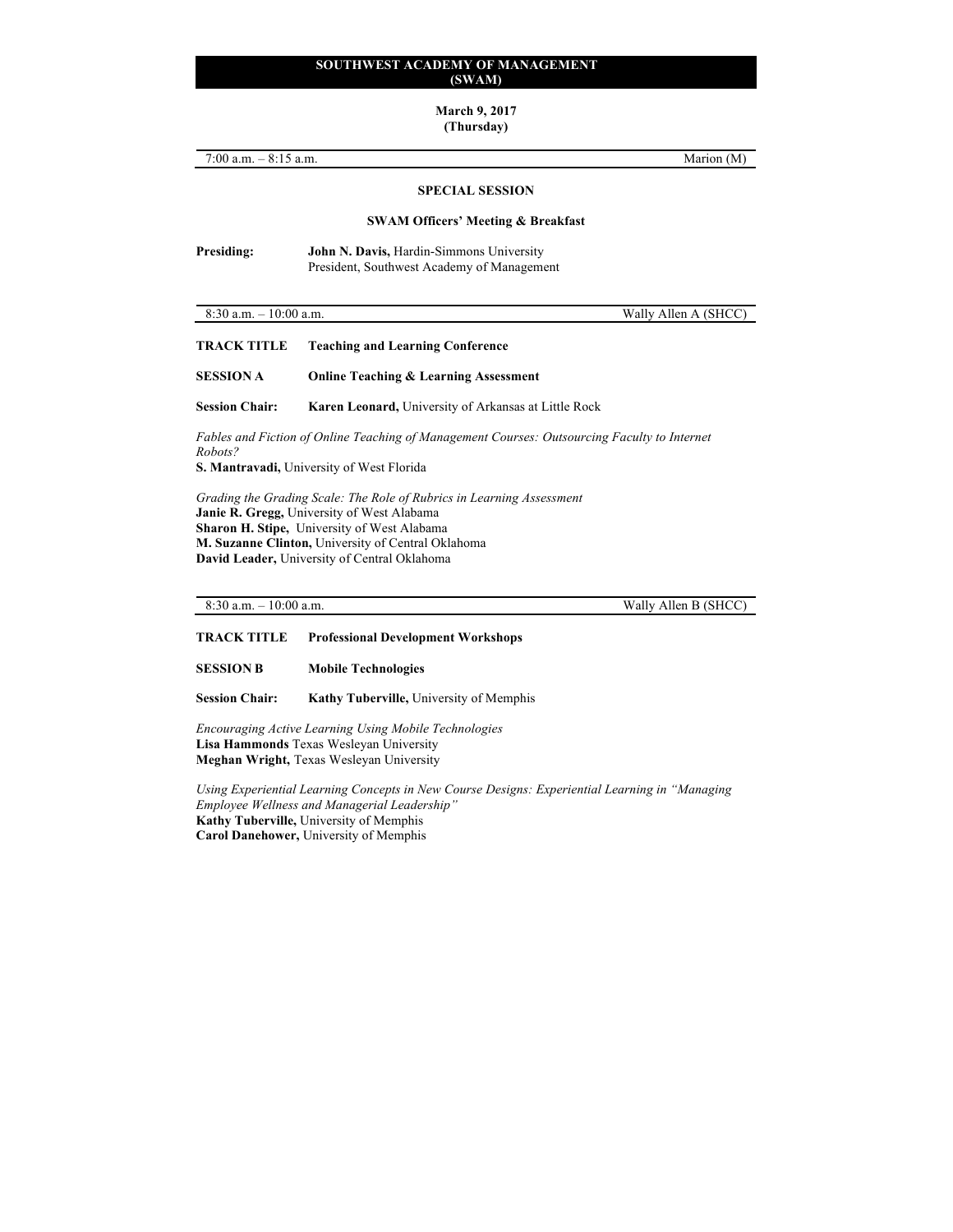**March 9, 2017 (Thursday)**

# 8:30 a.m. – 10:00 a.m. Wally Allen C (SHCC)

#### **TRACK TITLE Human Resources / Careers**

**SESSION C Current Issues in HRM: Individuals and Organizational Systems**

Session Chair: Kenneth M. Sweet, Texas A&M-San Antonio

*Slow Adoption or No Adoption of Human Resource Analytics among HR Professionals?: The Roles of Knowledge, Training, Attitudes and Self-efficacy* **\*\*Best in Track\*\* Roslyn Vargas,** Nova Southeastern University **Yuliya V. Yurova,** Nova Southeastern University **Cynthia P. Ruppel,** Nova Southeastern University **Leslie Cauthen Tworoger,** Nova Southeastern University

*Employee Engagement: Generational Differences* **Patricia Lapoint,** McMurry University **Ann Liprie-Spence,** McMurry University **Kasi Conners,** McMurry University

*Compensation and Culture: A Configurational Fit between Pay Systems and Culture Type* **James Guzak,** Oklahoma City University **Barbara Crandall,** Oklahoma City University **Hoda Alanvinejad,** Oklahoma City University

*Racial/Ethnic Self-identification and the Brave New World of Transracial Discrimination* **Robert K. Robinson,** The University of Mississippi **Ivan Muslin,** Mashall University **Milorad Novicevic,** The University of Mississippi **Dave L. Nichols,** The University of Mississippi

> For a premier publishing opportunity, check out the peer-reviewed **FBD Journal** at https://www.fbdonline.org/journal/

> > $\blacklozenge$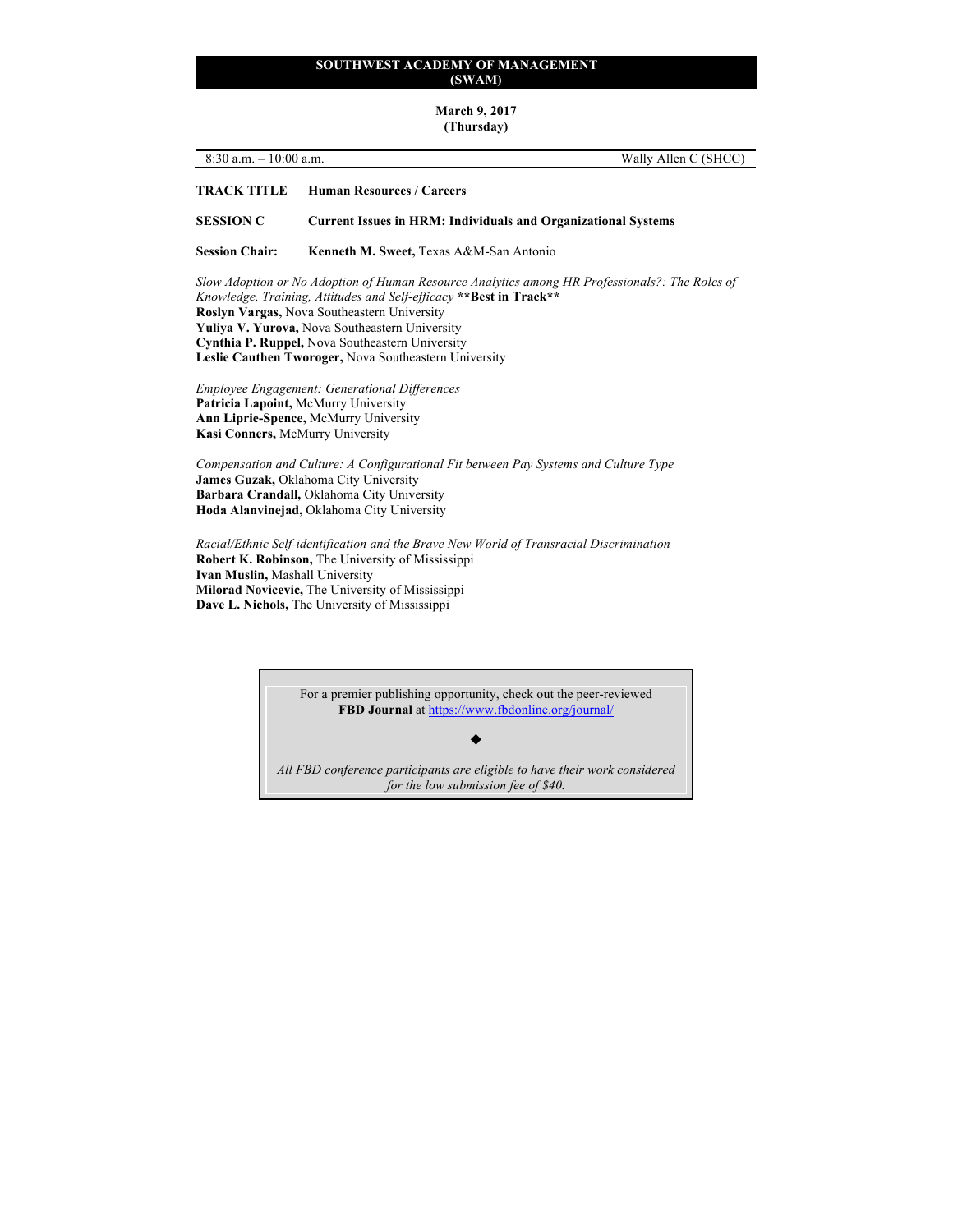#### **March 9, 2017 (Thursday)**

| $8:30$ a.m.<br>$-10:00$ a.m. | Wally Allen E (SHCC) |
|------------------------------|----------------------|
|                              |                      |

# **TRACK TITLE Organizational Theory / Strategy / Sustainability**

**SESSION D Corporate and Academic Strategies**

**Session Chair: Marcia Hardy,** Northwestern State University of Louisiana

*Process Improvement and Total Quality Management for Justice System Organizations* **Daniel Doss,** University of West Alabama **David Mcelreath,** University of Mississippi **Russ Henley,** University of West Alabama **Rebecca Goza,** University of Central Oklahoma **Glenna Lusk,** University of Mississippi **Balakrishna Gokaraju,** University of West Alabama

*Corporate Reputation Effects: Retaining CEOs and Firm Market Performance* **Kaveh Moghaddam,** University of Houston-Victoria **Thomas Weber,** University of Southern Indiana **Sara Azarpanah,** Lone Star College

10:00 a.m. – 10:30 a.m. Governor's Hall 1 (SHCC)

### **FBD Coffee Break**

Please make plans to visit the exhibits for information on the latest books and newest educational technologies. Let our exhibitors know how much we appreciate their presence and continued support!

Great Door Prize Drawings take place at **10:15 a.m.** in the Exhibit Area. *Must be present to win.*

Please make plans to visit the exhibits to receive information on the latest books and newest education technologies.  $\blacklozenge$ Please let exhibitors know how much we appreciate their presence and continued support!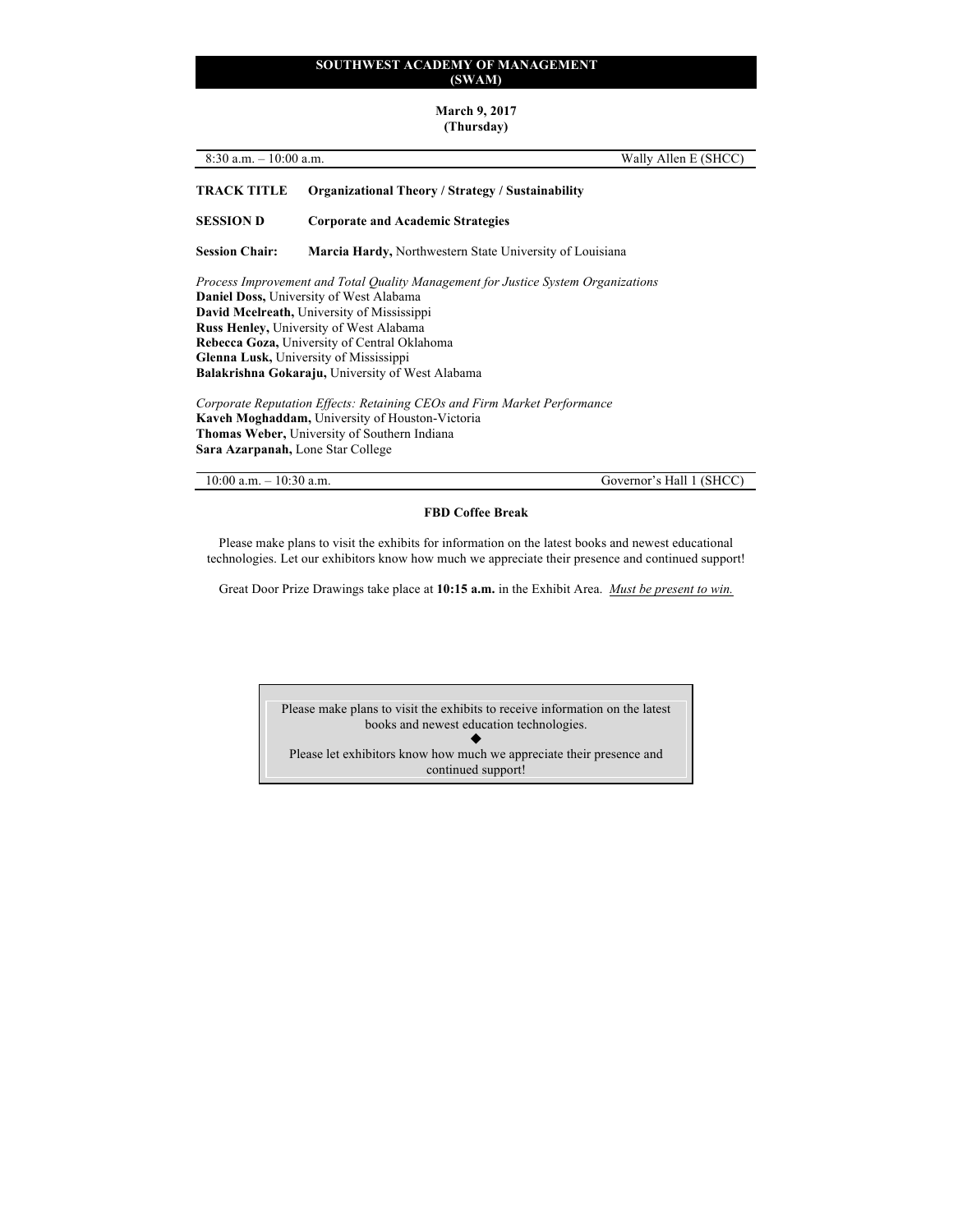#### **March 9, 2017 (Thursday)**

10:30 a.m. – 12:00 p.m. Wally Allen A (SHCC) **TRACK TITLE Junior Faculty Consortium SESSION A Navigating Early Career Changes (Admittance by Application or Invitation only) Presiding: Manjula Salimath,** University of North Texas Consortium Director & Past President, Southwest Academy of Management 10:30 a.m. – 12:00 p.m. Wally Allen B (SHCC) **TRACK TITLE Professional Development Workshops SESSION B Negotiating, Planning, and Budgeting Session Chair: Brent H. Kinghorn,** Montana State University, Billings *Winning at Negotiations: Tips for Women to Enhance Negotiating Skills*

**Megan Brock Baskin,** University of Central Oklahoma **M. Suzanne Clinton,** University of Central Oklahoma **S. Raksha Rao,** University of Central Oklahoma

*So Now You're a Department Chair: Planning and Budgeting for Department Chairs* **K. J. Tullis,** University of Central Oklahoma

> Please make plans to visit the exhibits to receive information on the latest books and newest education technologies.  $\blacklozenge$

Please let exhibitors know how much we appreciate their presence and continued support!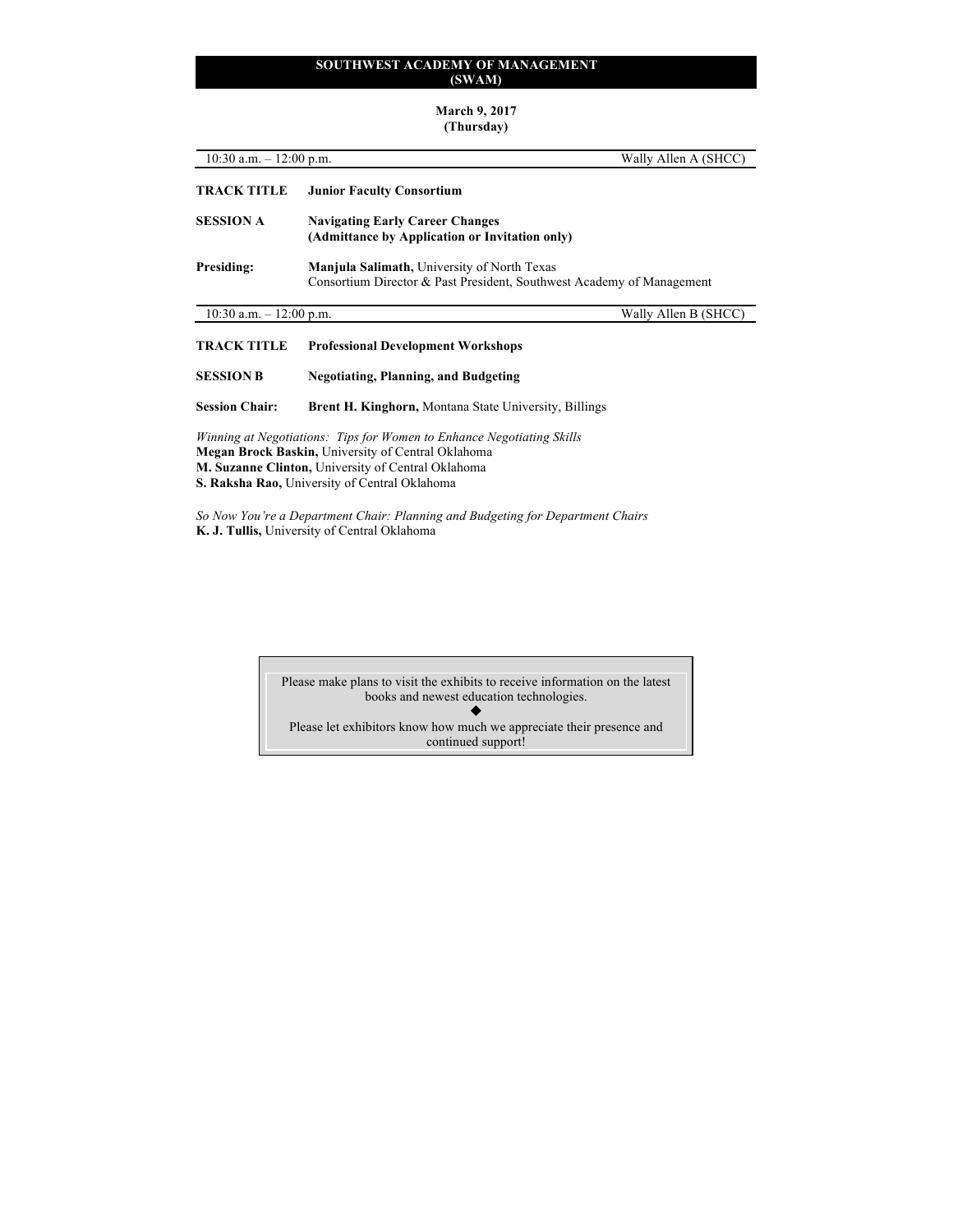#### **March 9, 2017 (Thursday)**

| Wally Allen C (SHCC)<br>10:30 a.m. $-12:00$ p.m. |                                                                                                                                                                                              |  |
|--------------------------------------------------|----------------------------------------------------------------------------------------------------------------------------------------------------------------------------------------------|--|
| <b>TRACK TITLE</b>                               | <b>Entrepreneurship / Small Business / Innovation</b>                                                                                                                                        |  |
| <b>SESSION C</b>                                 | <b>Entrepreneurship Around the World</b>                                                                                                                                                     |  |
| <b>Session Chair:</b>                            | <b>Marcia Hardy, Northwestern State University of Louisiana</b>                                                                                                                              |  |
| Discussants:                                     | <b>Robert Epstein, University of Central Oklahoma</b><br>Lised Tacán, Universidad de Nariño<br>Jose Vargas-Hernández, University Center of Economic and Managerial Sciences<br>University of |  |
| Lised Tacán, Universidad de Nariño               | Understanding the Entrepreneurial Orientation (EO) of Nariño Entrepreneurs<br><b>Chalmer Labig, Oklahoma State University</b>                                                                |  |
| Development                                      | Development of Entrepreneurship in ZMG: Growth Startups and Precursor of Innovation and Economic                                                                                             |  |
| Guasalajara                                      | Jose Vargas-Hernández, University Center of Economic and Managerial Sciences University of                                                                                                   |  |

**Andrea Bejarano Hernández,** University Center of Economic and Managerial Sciences University of

*Determinants of Entrepreneurial Success in Localities: In Search of a Recipe* **Robert Epstein,** University of Central Oklahoma

Guasalajara

For a premier publishing opportunity, check out the peer-reviewed **FBD Journal** at https://www.fbdonline.org/journal/

 $\blacklozenge$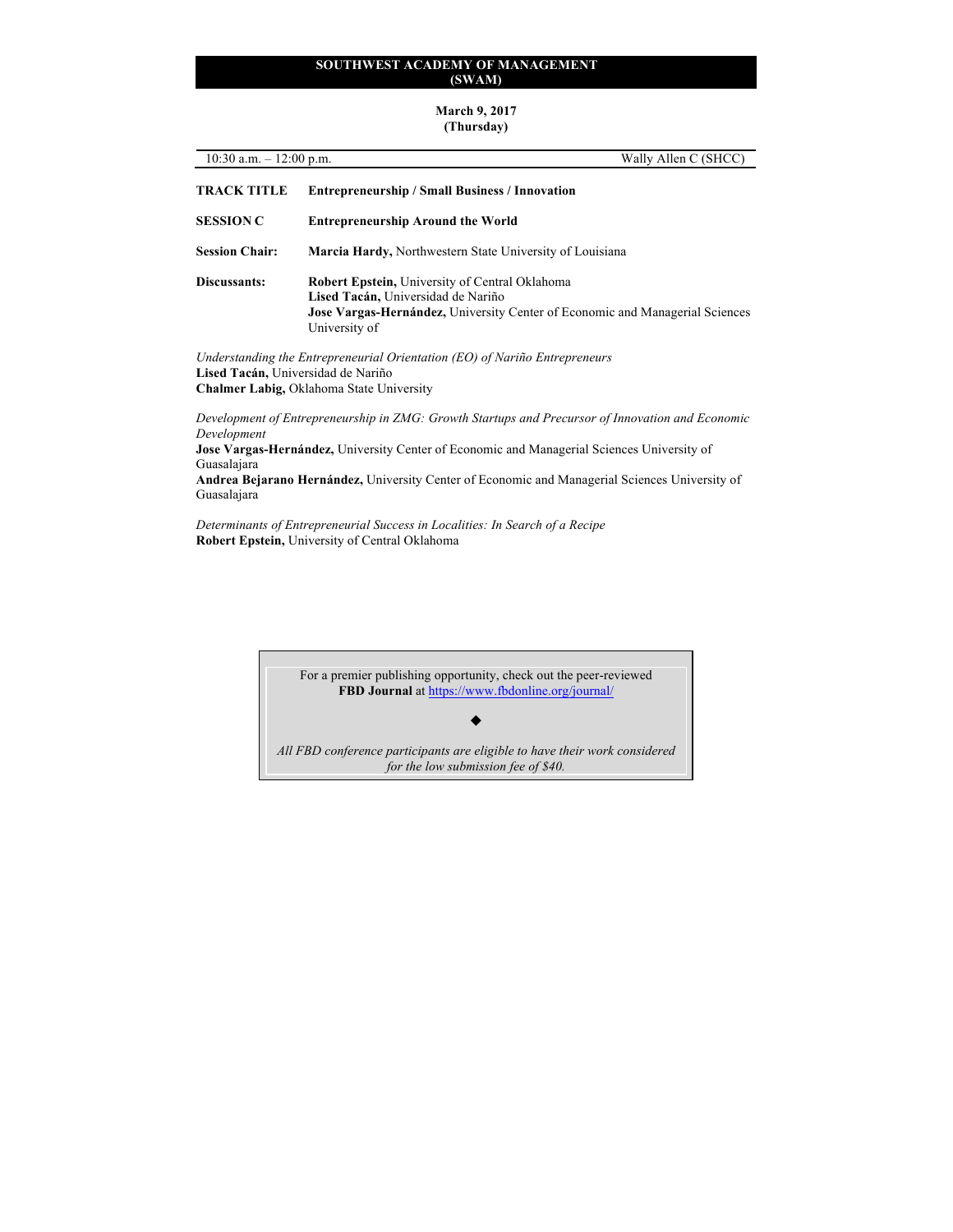#### **March 9, 2017 (Thursday)**

| 10:30 a.m. $-12:00$ p.m. |                                                         | Wally Allen E (SHCC) |
|--------------------------|---------------------------------------------------------|----------------------|
| <b>TRACK TITLE</b>       | <b>Organizational Development / Conflict Management</b> |                      |

- **SESSION D OD and Innovative Change Efforts**
- **Session Chair: Therese Yaeger,** Benedictine University
- **Discussants: Peter Sorensen,** Benedictine University

*Should OD Compete in Big Consulting?* **Bryan McCusker,** Benedictine University

*Strategic OD and Disruptive Innovation in Higher Education* **Uzonna Olumba,** Benedictine University

*Consulting & OD: An Evaluation of Ethics: A Critical Look at Organization Consultation through the Lens of Ethics* **Dana Michael Bruce,** Benedictine University

> Please make plans to visit the exhibits to receive information on the latest books and newest education technologies.  $\blacklozenge$ Please let exhibitors know how much we appreciate their presence and continued support!

For a premier publishing opportunity, check out the peer-reviewed **FBD Journal** at https://www.fbdonline.org/journal/

*All FBD conference participants are eligible to have their work considered for the low submission fee of \$40.*

 $\blacklozenge$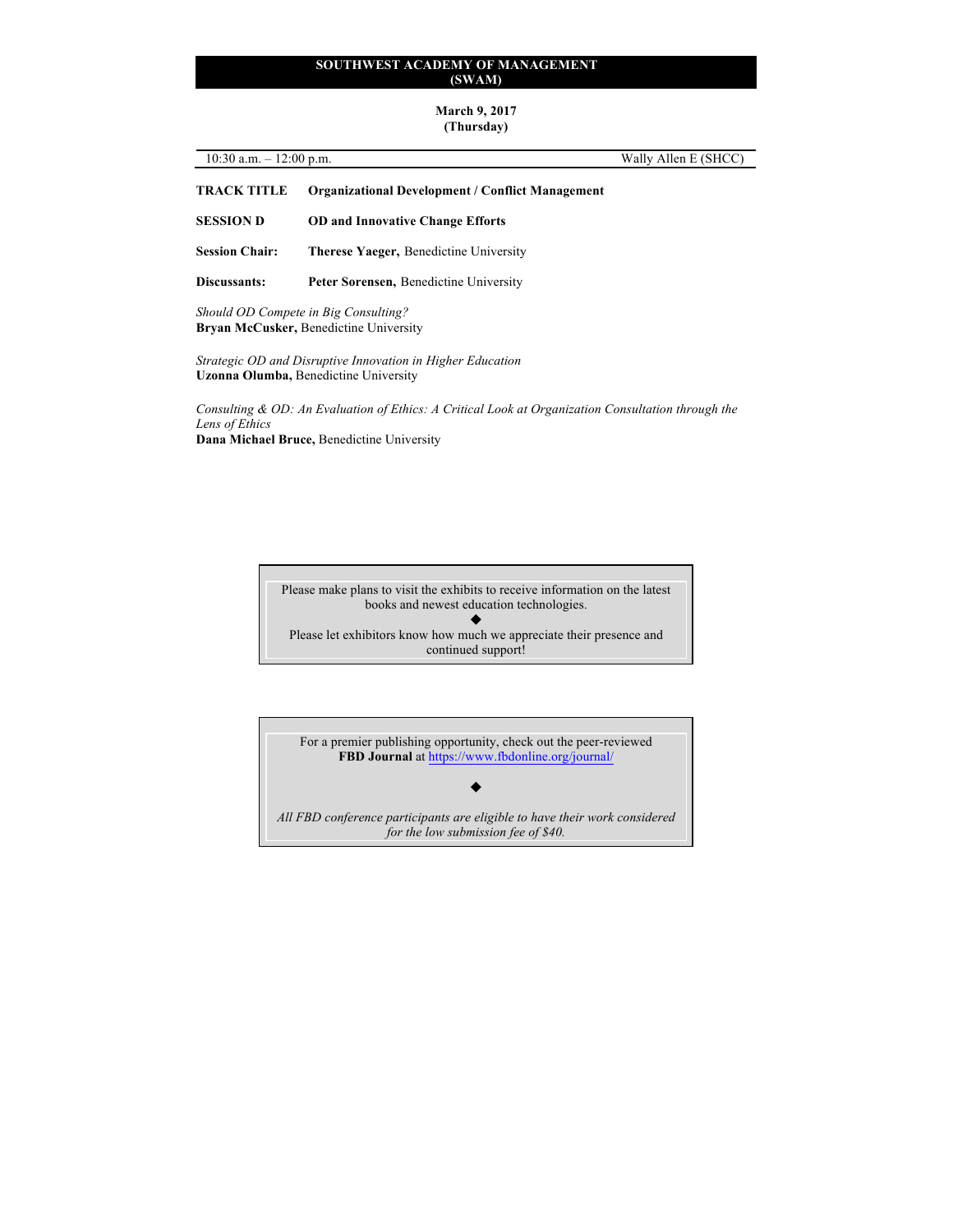**March 9, 2017 (Thursday)**

| $12:00 \text{ p.m.} - 1:30 \text{ p.m.}$ | Wally Allen D (SHCC)                                                                                                 |
|------------------------------------------|----------------------------------------------------------------------------------------------------------------------|
| <b>TRACK TITLE</b>                       | <b>SWAM Luncheon and Reception</b>                                                                                   |
|                                          | <b>SESSION TITLE</b> Entrepreneur Speaker Series (tickets needed)                                                    |
| <b>Presiding:</b>                        | Veena P. Prabhu, California State University, Los Angeles<br>Program Chair, Southwest Academy of Management, 2016-17 |
| Discussants:                             | Jake Williams, Project Management Institute<br>Carla Messikomer, Project Management Institute                        |
|                                          | Must have a ticket to participate; complimentary for pre-registered SWAM members.                                    |

Tickets must be reserved by early FBD/SWAM registration deadline.

Sponsored in part by Project Management Institute Research Program



For a premier publishing opportunity, check out the peer-reviewed **FBD Journal** at https://www.fbdonline.org/journal/

 $\blacklozenge$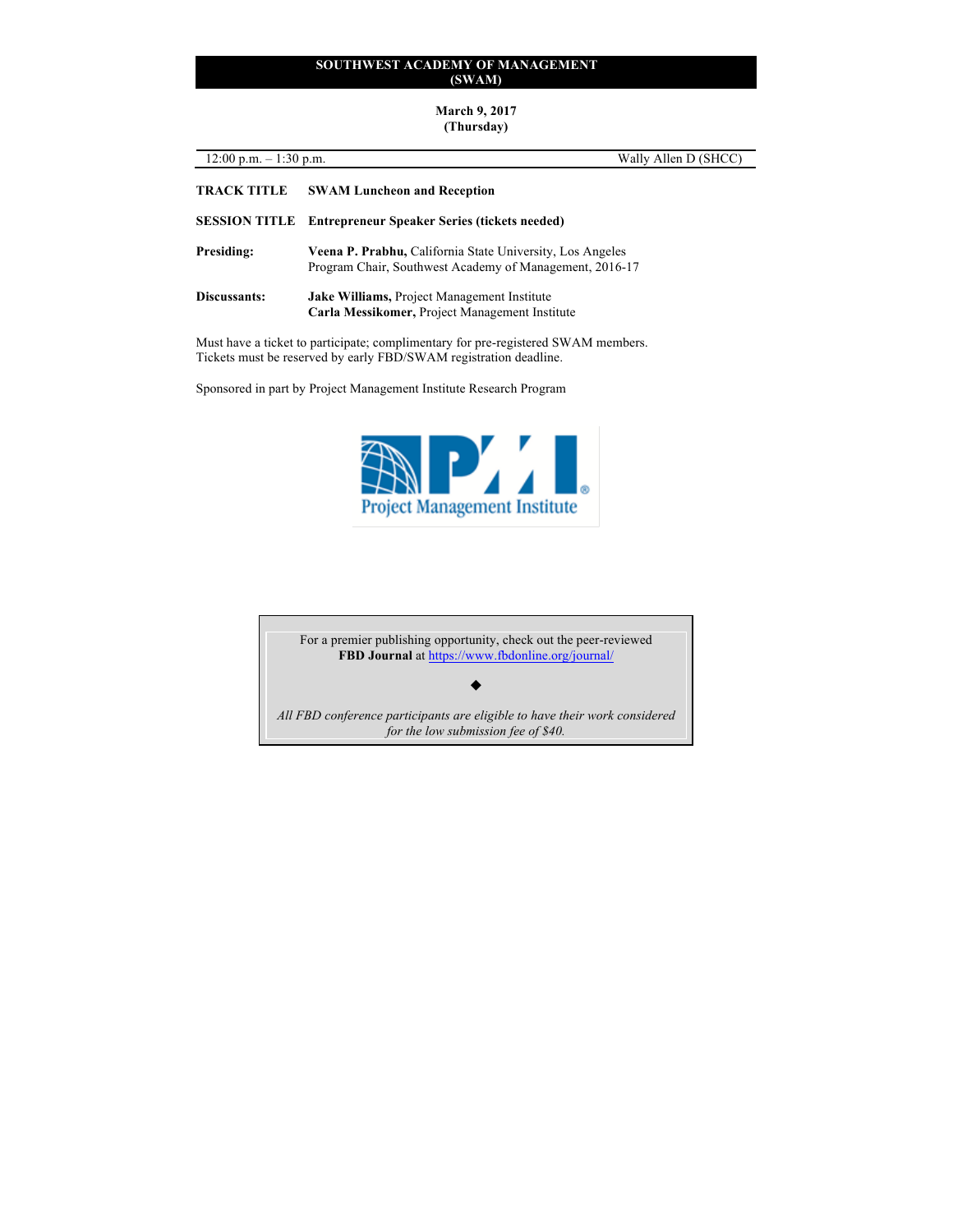# **March 9, 2017 (Thursday)**

| 1:30 a.m. $-3:00$ p.m. |                                                                                                                             | Wally Allen A (SHCC) |
|------------------------|-----------------------------------------------------------------------------------------------------------------------------|----------------------|
| <b>TRACK TITLE</b>     | Doctoral Consortium                                                                                                         |                      |
| <b>SESSION A</b>       | Welcome, Getting Through the Dissertation and Personal Relationships<br>(Admittance by Application or Invitation only.)     |                      |
| Presiding:             | <b>Manjula Salimath, University of North Texas</b><br>Consortium Director & Past President, Southwest Academy of Management |                      |
| 1:30 p.m. $-3:00$ p.m. |                                                                                                                             | Wally Allen B (SHCC) |
| <b>TRACK TITLE</b>     | <b>Professional Development Workshops</b>                                                                                   |                      |

# **SESSION B TEDx**

*Setting up a TEDx Conference at Your University* **Robert Epstein,** University of Central Oklahoma

> Please make plans to visit the exhibits to receive information on the latest books and newest education technologies.  $\blacklozenge$ Please let exhibitors know how much we appreciate their presence and

continued support!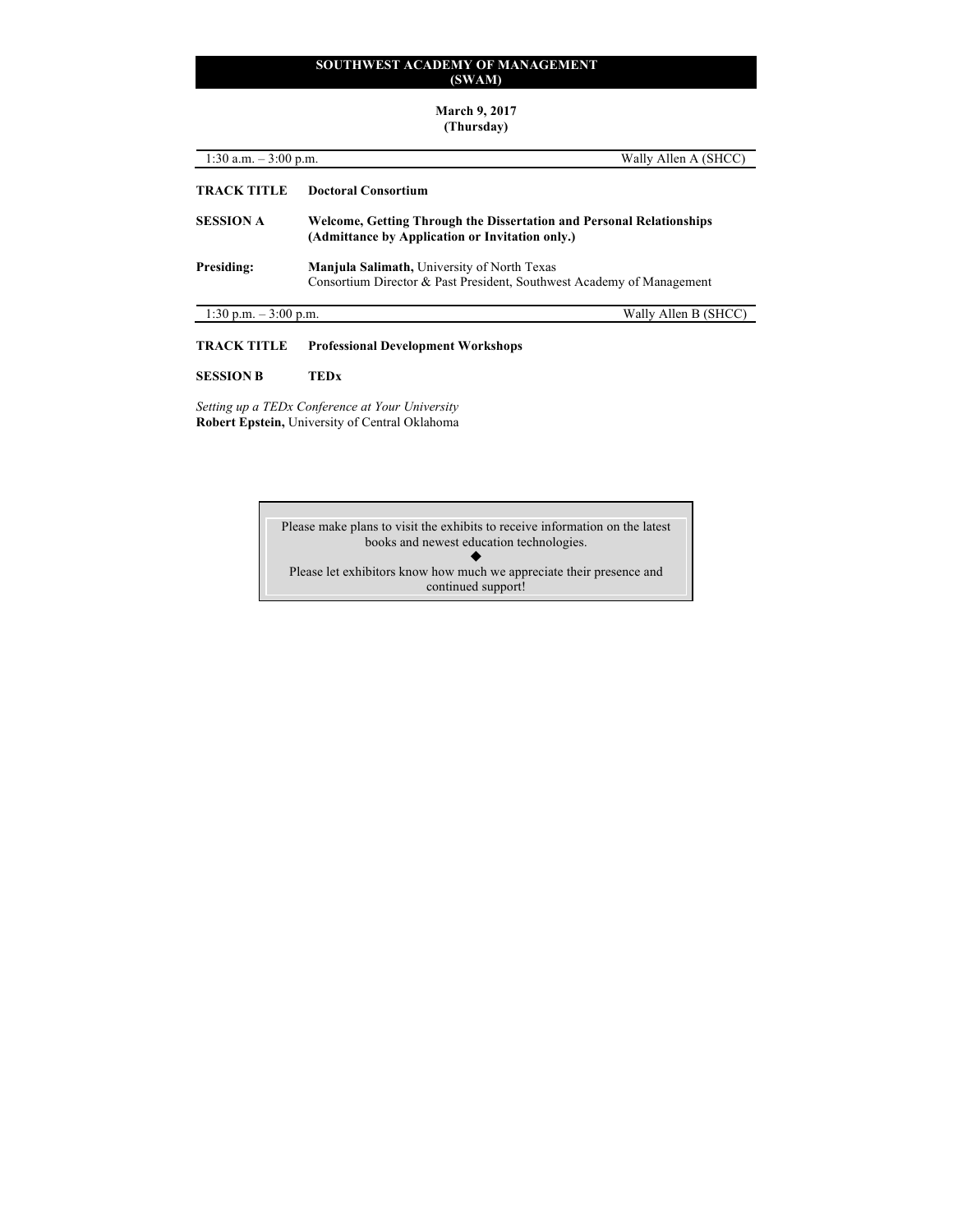#### **March 9, 2017 (Thursday)**

| 1:30 p.m. $-3:00$ p.m. | Wally Allen C (SHCC) |  |
|------------------------|----------------------|--|

# **TRACK TITLE Ethics / Corporate Social Responsibility**

**SESSION C CSR and Organization**

**Session Chair: John N. Davis,** Hardin-Simmons University

*Leading the Way in CSR: A Case Study of Chinese Characteristics in Corporate Social Responsibility* Glen Devers, Texas A&M University-Central Texas **Rushiun Liou,** Texas A&M University-Central Texas

*Responsible Behavior of the Firm: The Divergent Impacts of Strategic CSR and Conspicuous CSR on Market Response* **\*\*Best in Track\*\* Sang-Joon Kim,** Ewha Womans University **Hannah Oh,** University of Nebraska at Omaha **Jong-Wan Bae,** Elon University **Soojung Lee,** Ewha Womans University

*I Saw the Sign: The Impact of Ethical Signals on Organizational Attraction*  **Sandra Degrassi,** Texas A&M University-San Antonio

> For a premier publishing opportunity, check out the peer-reviewed **FBD Journal** at https://www.fbdonline.org/journal/

#### $\blacklozenge$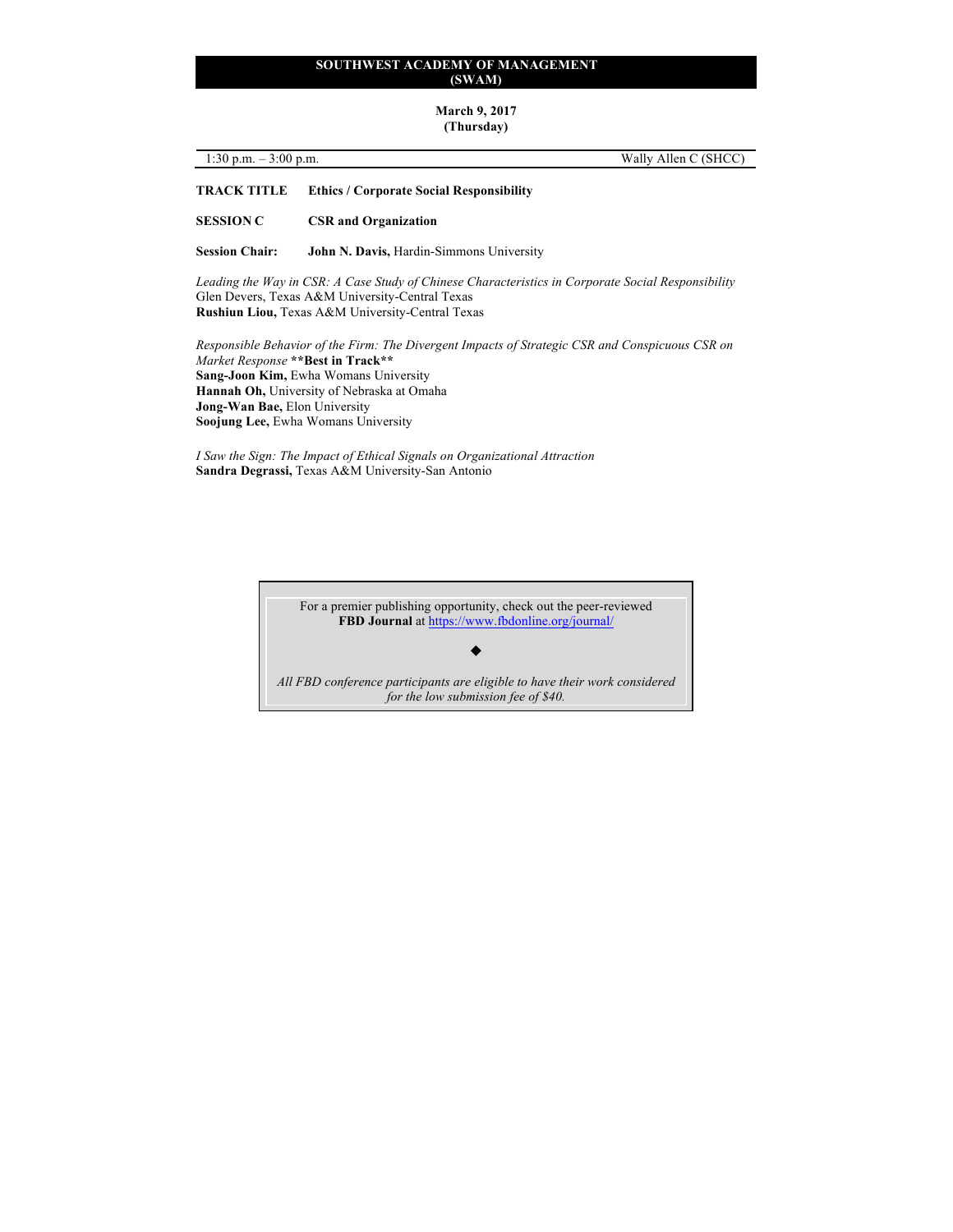# **March 9, 2017 (Thursday)**

| 1:30 p.m. $-3:00$ p.m. |                                                                                                                                                                                                                                | Wally Allen E (SHCC) |  |
|------------------------|--------------------------------------------------------------------------------------------------------------------------------------------------------------------------------------------------------------------------------|----------------------|--|
| <b>TRACK TITLE</b>     | <b>Organizational Development / Conflict Management</b><br>Panel on Disruptive Innovation in the field of Organization Development                                                                                             |                      |  |
| <b>SESSION D</b>       |                                                                                                                                                                                                                                |                      |  |
| <b>Session Chair:</b>  | <b>Peter Sorensen, Benedictine University</b>                                                                                                                                                                                  |                      |  |
| Discussants:           | <b>Therese Yaeger, Benedictine University</b><br><b>Sharon Borowicz, Benedictine University</b>                                                                                                                                |                      |  |
| <b>Panelists:</b>      | <b>Anthony Adamgbo, Benedictine University</b><br>Dana MichaelBruce, Benedictine University<br>Bryan McCusker, Benedictine University<br><b>Uzonna Olumba, Benedictine University</b><br>William Towns, Benedictine University |                      |  |

3:00 p.m. – 3:30 p.m. Governor's Hall 1 (SHCC)

# **FBD Coffee Break**

Please make plans to visit the exhibits for information on the latest books and newest educational technologies. Let our exhibitors know how much we appreciate their presence and continued support!

Great Door Prize Drawings take place at **3:15 p.m.** in the Exhibit Area. *Must be present to win.*

| $3:30$ p.m. $-5:00$ p.m. | Wally Allen A (SHCC)                                                                                                                                                                                                                                                                 |  |
|--------------------------|--------------------------------------------------------------------------------------------------------------------------------------------------------------------------------------------------------------------------------------------------------------------------------------|--|
| <b>TRACK TITLE</b>       | <b>Teaching and Learning Conference</b>                                                                                                                                                                                                                                              |  |
| <b>SESSION A</b>         | Panel on Integrating Service Learning Across the Curriculum                                                                                                                                                                                                                          |  |
| <b>Session Chair:</b>    | <b>Barbara Altman, Texas A&amp;M University - Central Texas</b>                                                                                                                                                                                                                      |  |
| <b>Panelists:</b>        | Barbara Altman, Texas A&M University - Central Texas<br>Jessica Robin, Texas A&M University - Central Texas<br>Rebecca McPherson, Texas A&M University - Central Texas<br>Dalila Salazar, Texas A&M University - Central Texas<br>Rushuin Liou, Texas A&M University - Central Texas |  |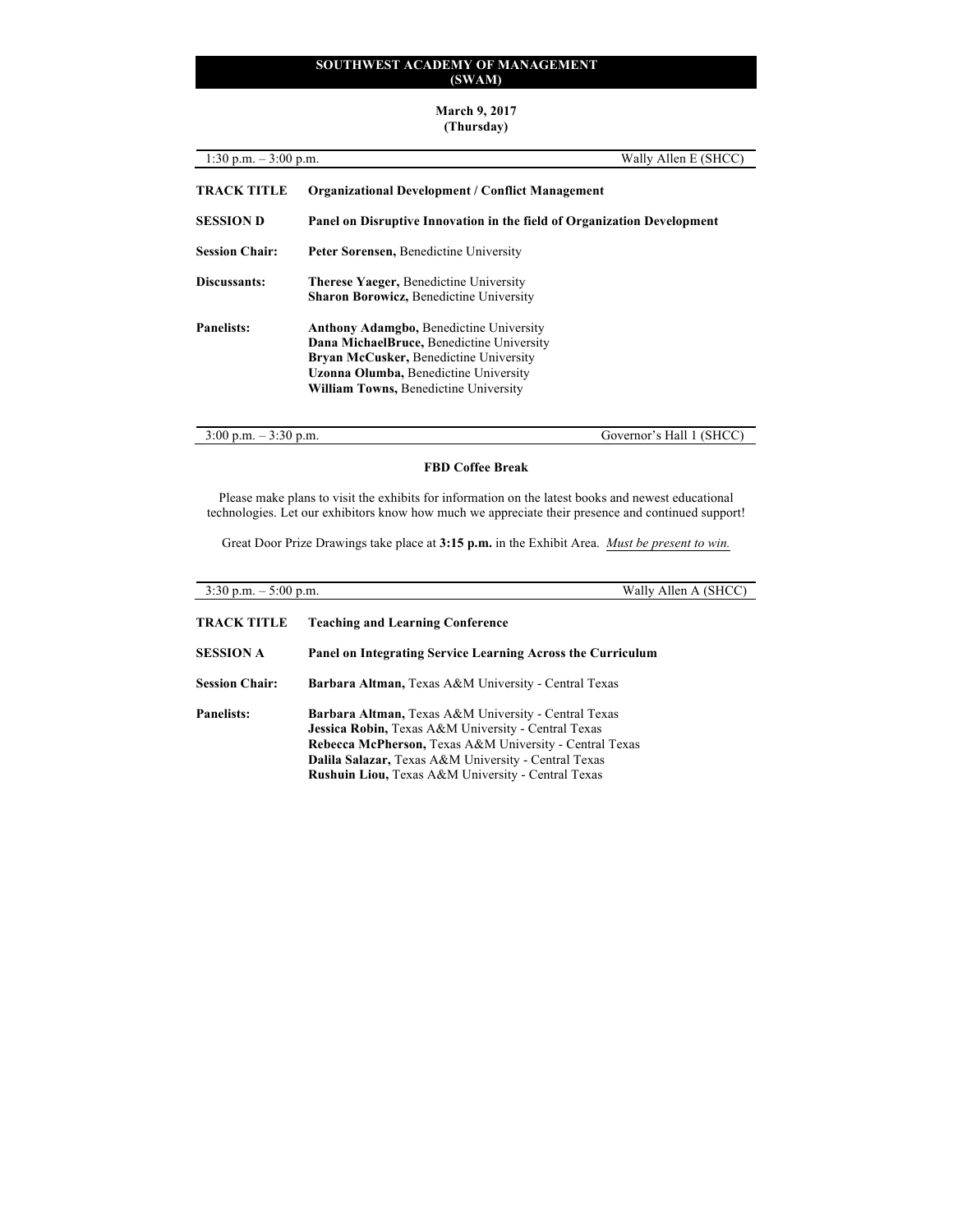# **March 9, 2017**

**(Thursday)**

3:30 p.m. – 5:00 p.m. Wally Allen B (SHCC)

**TRACK TITLE Research Methods Professional Development Workshop**

**SESSION B Research Workshop for Junior Faculty & Doctoral Student Consortium**

*Tips and Tools for Research Writing: Part 2* **Manjula Salimath,** University of North Texas

3:30 p.m. – 5:00 p.m. Wally Allen C (SHCC)

**TRACK TITLE Entrepreneurship / Small Business / Innovation**

**SESSION C Entrepreneurship Around the World**

**Session Chair: Brian W. Kulik,** Angelo State University

*Habitual Entrepreneurship in Business Families: A Process Model* **James Vardaman,** Mississippi State University **Laura Marler,** Mississippi State University **Susie Cox,** University of Arkansas at Little Rock

*When do family businesses transition from family CEO to professional management?* **Xi Yang,** University of Texas Rio Grande Valley **Haicheng Gu,** University of Texas Rio Grande Valley

*The role of KM strategies in the relationship between knowledge acquisition, imitation and innovation result: an empirical study of Vietnamese firms* **Anh Tuan Pham,** Vietnam National University Hanoi **Ngoc Thang Nguyen,** Vietnam National University Hanoi

*Using the Motivation-Attributes-Skills-Knowledge Validation Model in Implementing Knowledge Management Strategies in SME (SME's): A Theoretical Study* **Jeff Stevens,** McNeese State University **Jim Chen,** McNeese State University

> For a premier publishing opportunity, check out the peer-reviewed **FBD Journal** at https://www.fbdonline.org/journal/

> > $\blacklozenge$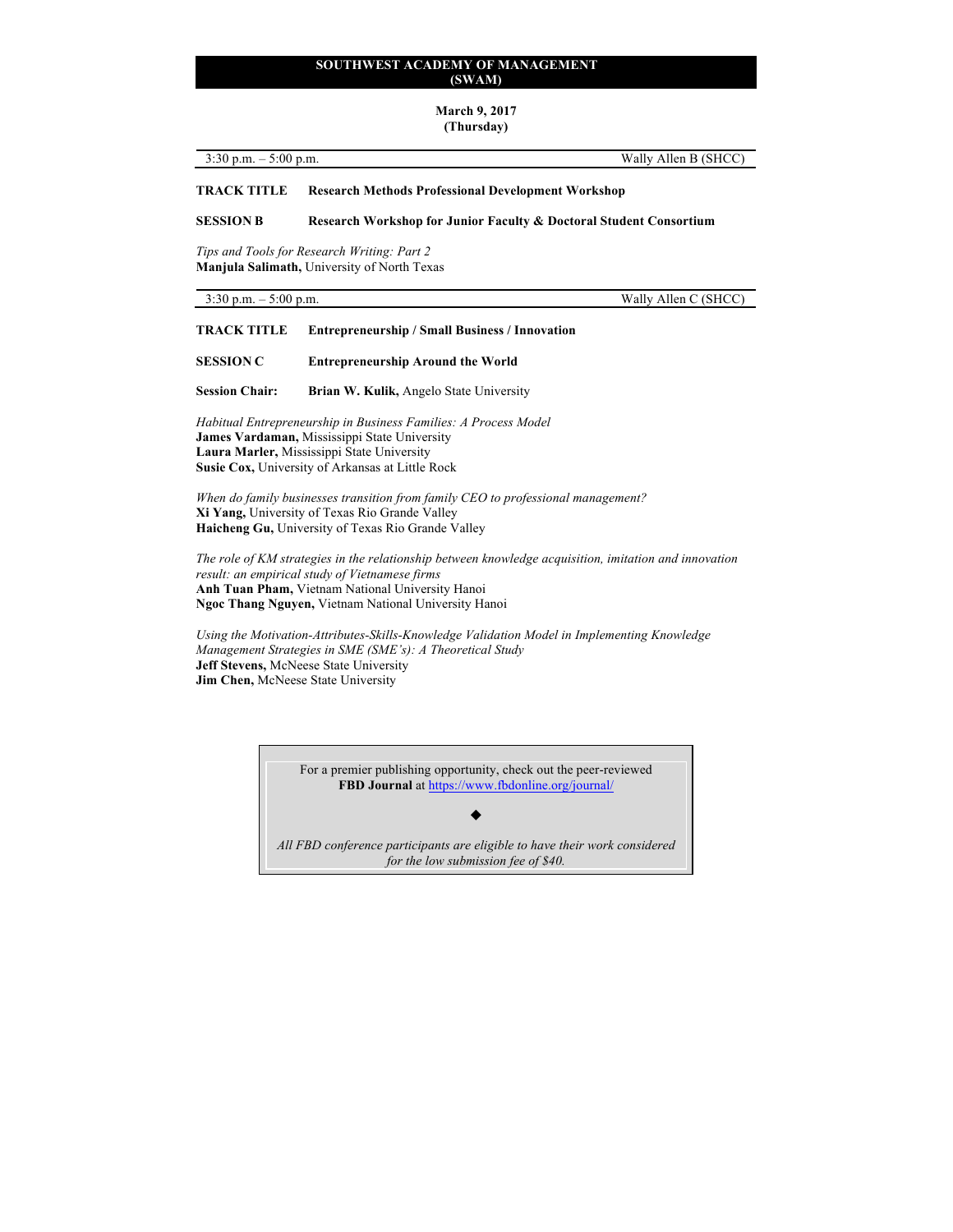#### **March 9, 2017 (Thursday)**

| $\sim$ $\sim$ $\sim$<br>$5:00$ p.m.<br>$-30$ p.m.<br>$\overline{\phantom{a}}$<br><u>J.JU</u> | E(SHCC)<br>Allen L<br>Wally. |
|----------------------------------------------------------------------------------------------|------------------------------|
|                                                                                              |                              |

# **TRACK TITLE Organizational Behavior and Leadership**

#### **SESSION D Examining Servant Leadership & The Role of Power**

**Session Chair: Janie Gregg,** University of West Alabama

*Closing the Distance: The Role of Technology in Reducing the Impact of Physical Distance on the Practice of Servant Leadership* **Daniel Kurber,** United States Army **Alexander Stodola,** United States Army **Kevin Hurt**, Columbus State University

*The Paradox of Formal Power: Comparative Analysis of the Effects of Informal and Formal Leaders on Team Effectiveness* **Kyung Joe,** Missouri Southern State University **Karen Paul,** Florida International University

*Understanding the Mediating Effects of Intrinsic Motivation and Trust in Leadership on the Relationship Between Servant Leadership and Organizational Commitment* **Joseph Bramer,** United States Army **John White,** United States Army **Kevin Hurt**, Columbus State University

> Please make plans to visit the exhibits to receive information on the latest books and newest education technologies.  $\blacklozenge$ Please let exhibitors know how much we appreciate their presence and continued support!

For a premier publishing opportunity, check out the peer-reviewed **FBD Journal** at https://www.fbdonline.org/journal/

*All FBD conference participants are eligible to have their work considered for the low submission fee of \$40.*

 $\blacklozenge$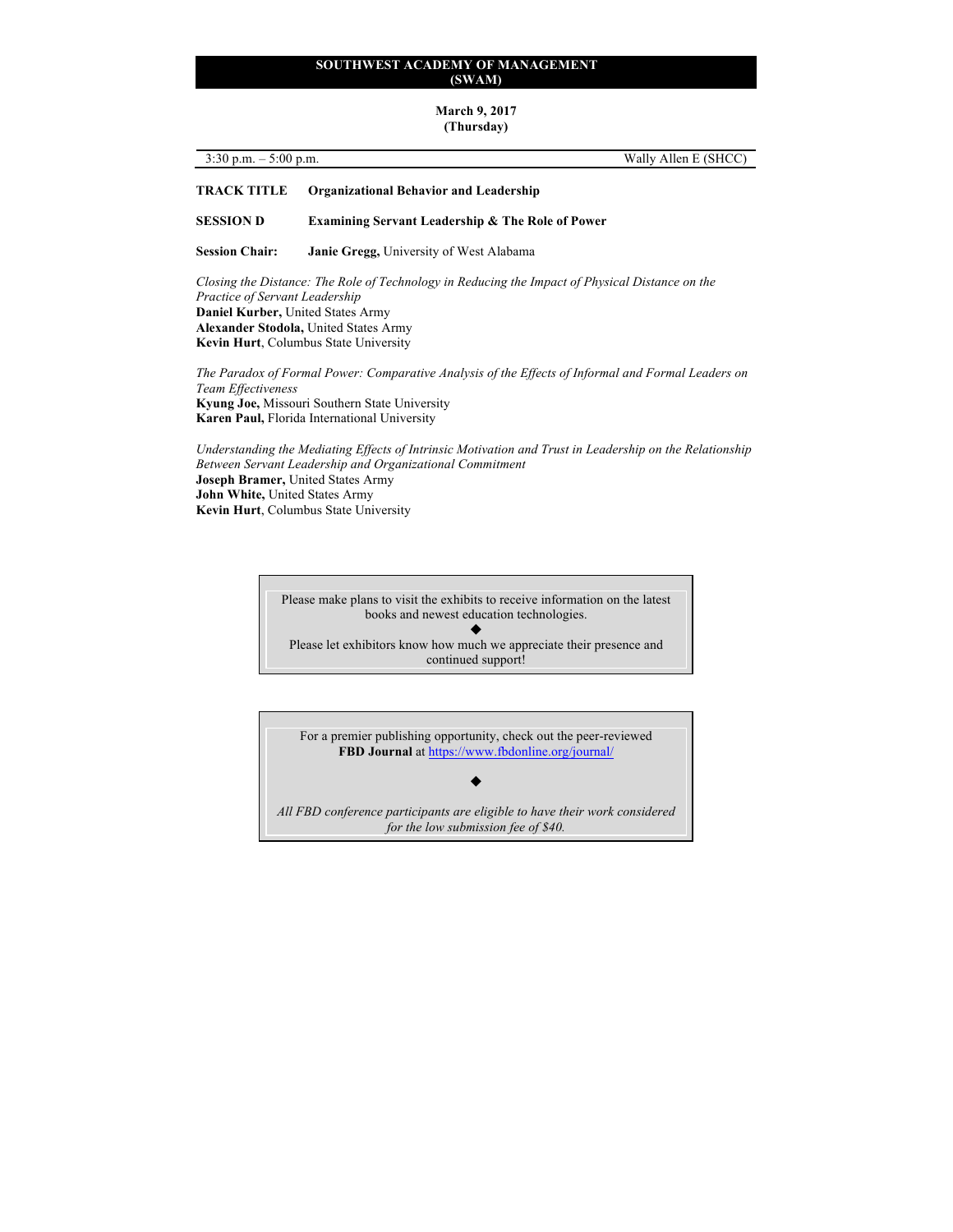**March 9, 2017**

**(Thursday)**

| 5:00 p.m. $-6:00$ p.m.<br><b>SPECIAL SESSION</b>                                                                                                                                                                                                                                        |                                                                                                          | Pinnacle (M)                                                                                      |  |
|-----------------------------------------------------------------------------------------------------------------------------------------------------------------------------------------------------------------------------------------------------------------------------------------|----------------------------------------------------------------------------------------------------------|---------------------------------------------------------------------------------------------------|--|
|                                                                                                                                                                                                                                                                                         |                                                                                                          | <b>Planning Meeting for the SWAM 2018 Conference</b><br>Albuquerque, New Mexico, March 7-10, 2018 |  |
| Presiding:                                                                                                                                                                                                                                                                              | Michael Glissmeyer, Westminster College<br>Program Chair-Elect, Southwest Academy of Management, 2016-17 |                                                                                                   |  |
| Help shape SWAM's next meeting to be held in Albuquerque, New Mexico, at the Hyatt Regency and<br>Albuquerque Convention Center, March 7-10, 2018. Join in a thoughtful exchange of ideas and creative<br>suggestions as we seek to continually improve the SWAM conference experience. |                                                                                                          |                                                                                                   |  |
| 5:30 p.m. $-7:00$ p.m.                                                                                                                                                                                                                                                                  |                                                                                                          | Governor's Hall 1 (SHCC)                                                                          |  |

# **FBD Presidential Welcome Reception**

Everyone is invited to attend this FBD conference-wide social event. Visit with long-time friends and make new ones as you enjoy light appetizers. A Cash Bar is available and a limited number of drink tickets will also be distributed. Stop by to relax and wind down from the day's conference activities before heading out to other association events or dinner.

8:00 p.m. – 10:00 p.m. TBA

**AFTER PARTY Following FBD Reception**

**All SWAM Attendees Invited – Requires Nametag.**

**SPONSORS**

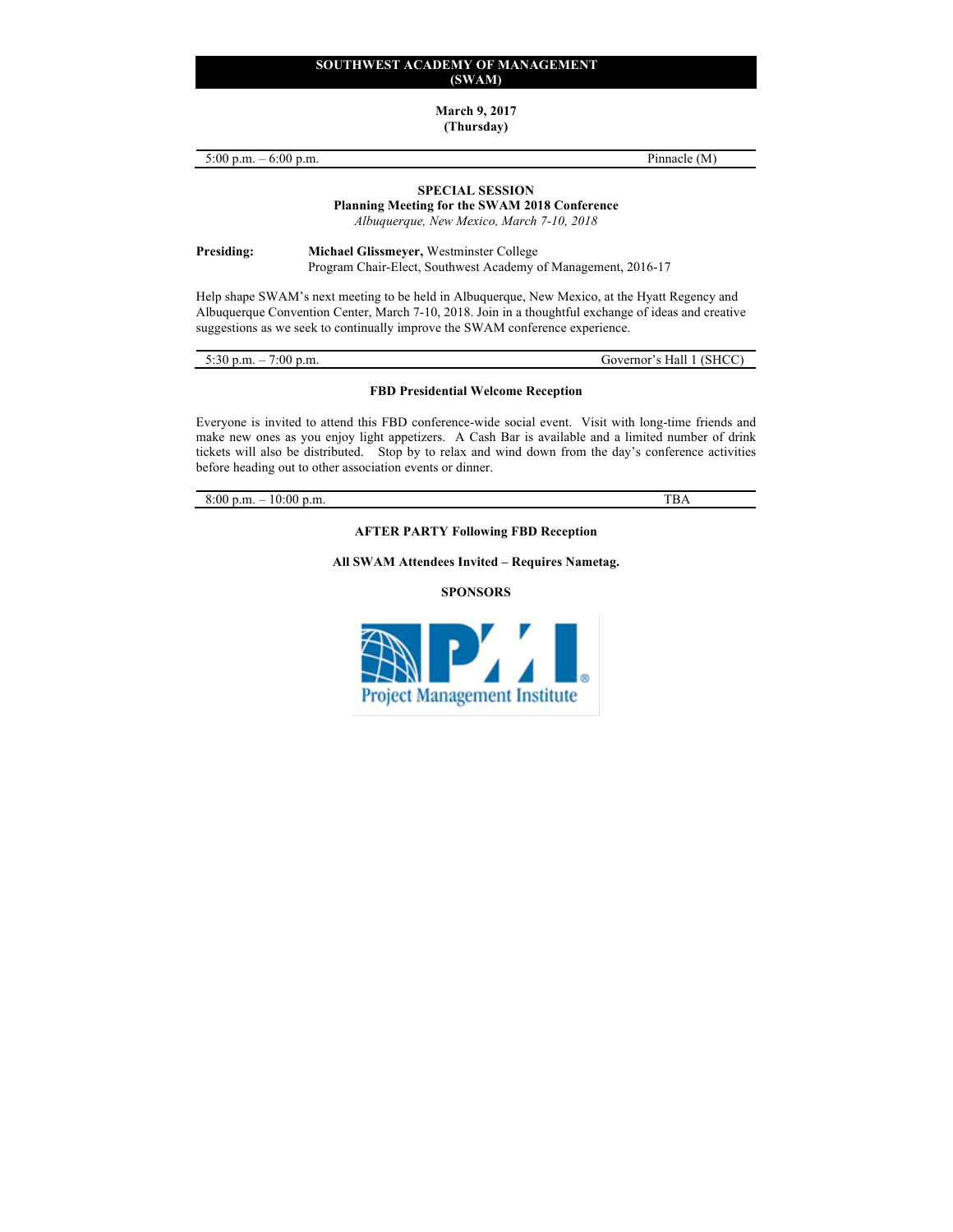# **March 10, 2017**

# **(Friday)**

| $8:30$ a.m. $-10:00$ a.m. | Wally Allen A (SHCC) |
|---------------------------|----------------------|
|                           |                      |

# **TRACK TITLE Teaching and Learning Conference**

**SESSION A Team-Based Teaching & Learning** 

**Session Chair: Marcia Hardy,** Northwestern State University of Louisiana

*Cultural Simulation: Team-Based Transformational Learning* **M. Suzanne Clinton**, University of Central Oklahoma **Robert Epstein**, University of Central Oklahoma

*Teaching Teamwork – Examples vs. Application* **Loretta Cochran,** Arkansas Tech University

| $8:30$ a.m. $-10:00$ a.m. | Wally Allen B (SHCC) |
|---------------------------|----------------------|

**TRACK TITLE Organizational Behavior and Leadership** 

**SESSION B The Importance of Positive Relationships in Leadership**

Session Chair: **Guclu Atinc, Texas A&M University, Commerce** 

*A Social Exchange Perspective: The Relationship among Employee Performance, and Perceived Employee Performance* **Si Hyun Kim,** University of La Verne **Giacomo Laffranchini,** University of La Verne

*The Emergence of Effective Female Leaders in the 4-star and 5-star Hotels in Jordan*  **Tamer Koburtay,** University of Huddersfield **Jawad Syed,** University of Huddersfield

*The Impact of Organizational and Supervisor Support on Turnover Intentions in Hospital Employees*  **John Fazio,** Marietta College **Baiyun Gong,** Nova Southeastern University **Randi L. Sims,** Nova Southeastern University **Yuliya Yurova,** Nova Southeastern University.

> Please make plans to visit the exhibits to receive information on the latest books and newest education technologies.  $\blacklozenge$ Please let exhibitors know how much we appreciate their presence and continued support!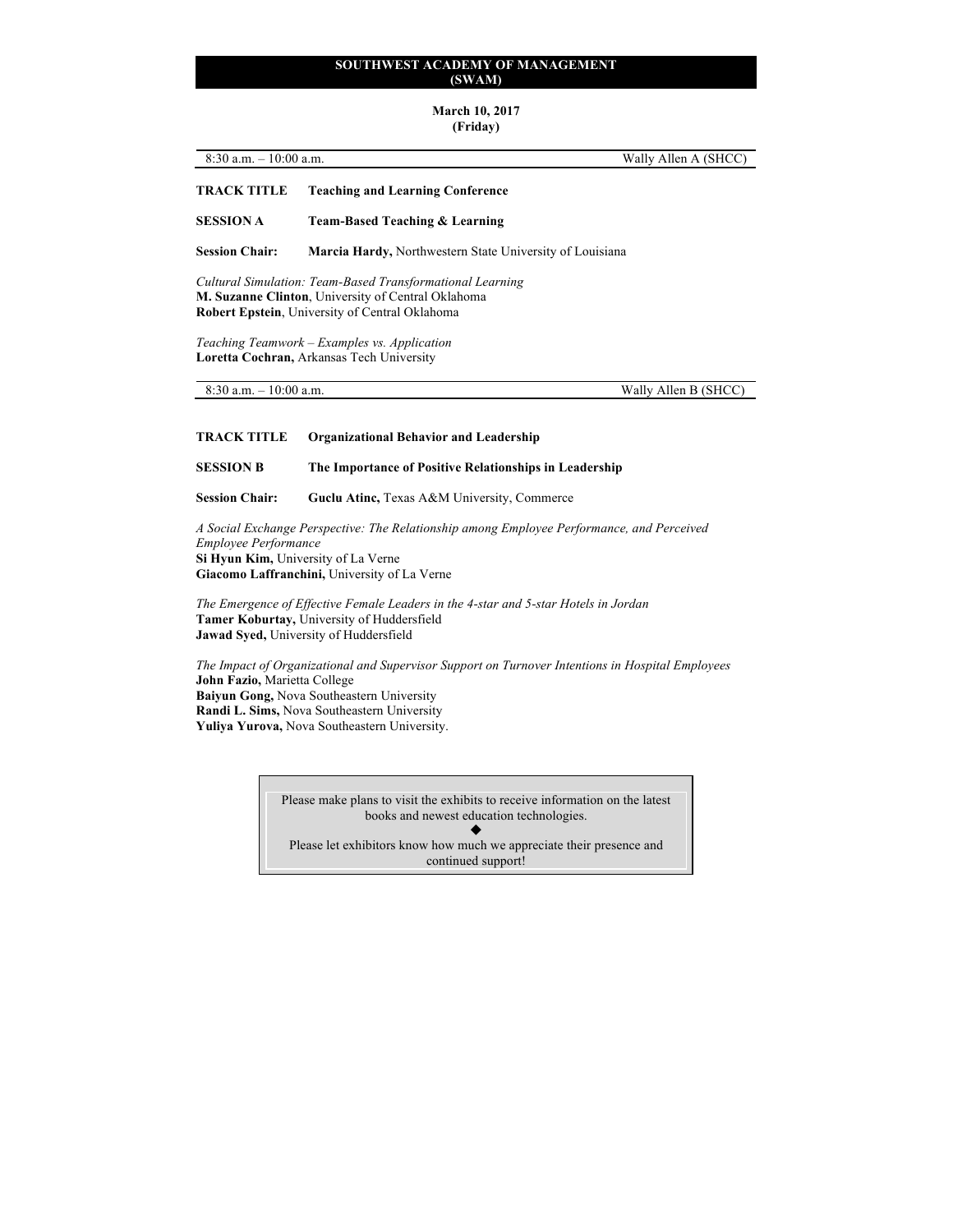# **March 10, 2017**

# **(Friday)**

| $8:30$ a.m. $-10:00$ a.m.                                                                                                                                |                                                                                              | Wally Allen C (SHCC) |
|----------------------------------------------------------------------------------------------------------------------------------------------------------|----------------------------------------------------------------------------------------------|----------------------|
| TRACK TITLE                                                                                                                                              | <b>General Management/International Management</b>                                           |                      |
| <b>SESSION C</b>                                                                                                                                         | On the Ground Management Issues                                                              |                      |
| <b>Session Chair:</b>                                                                                                                                    | <b>Meghan Wright, Texas Wesleyan University</b>                                              |                      |
| Discussants:                                                                                                                                             | Nancy Kucinski, Hardin-Simmons University<br><b>Meghan Wright, Texas Wesleyan University</b> |                      |
| Managerial Perspectives of the Integrated Capability Maturity Model Among Law Enforcement<br>Personnel<br><b>Daniel Doss, University of West Alabama</b> |                                                                                              |                      |

**Russ Henley,** University of West Alabama **David Mcelreath,** University of Mississippi **Balakrishna Gokaraju,** University of West Alabama **Shimin Lin,** University of West Alabama **Glenna Lusk,** University of Mississippi **Rebecca Goza,** University of Central Oklahoma

*The Balanced Scorecard in Municipalities: Evolutionary Innovation or Fading Fad* **Al Holliman,** Lyon College

*Part-Time Employee Perceptions of Leadership Integrity* **Phillip Lewis,** Oklahoma Christian University



For a premier publishing opportunity, check out the peer-reviewed **FBD Journal** at https://www.fbdonline.org/journal/

 $\blacklozenge$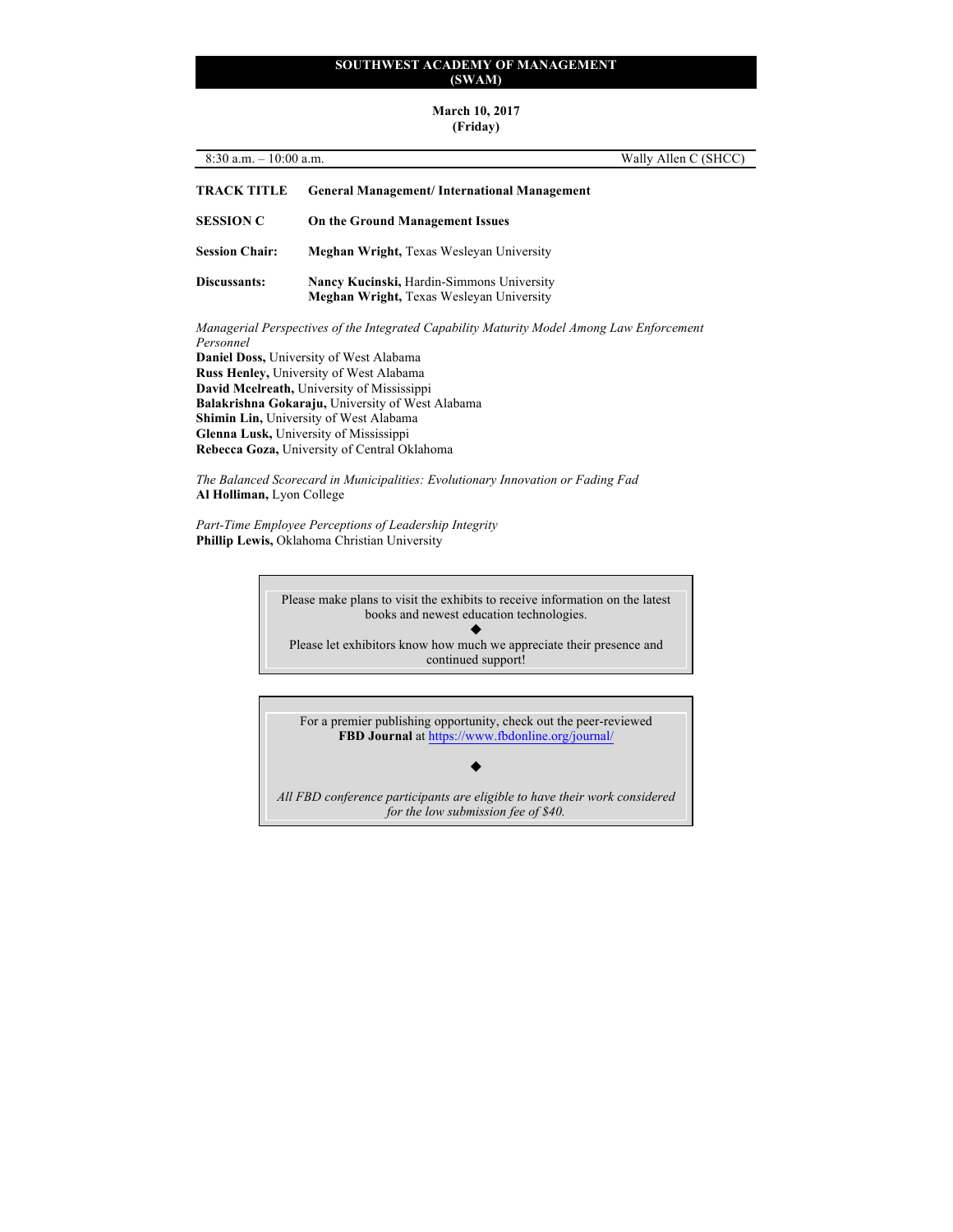#### **March 10, 2017 (Friday)**

# 8:30 a.m. – 10:00 a.m. Wally Allen E (SHCC) **TRACK TITLE Organizational Theory / Strategy / Sustainability SESSION D Corporate and Academic Strategies Session Chair: Jestine Philips,** University of North Texas **Discussants: Candace TenBrink,** University of Houston-Downtown **Vishal Gupta,** The University of Mississippi **Brian Mathews,** Texas A&M University-Texarkana *Barbarians at the Gate: Do Women CEOs Face Greater Threat From Activist Investors Than Male CEOs?* **Vishal Gupta,** The University of Mississippi **Seonghee Han,** Frostburg State University **Sandra Mortal,** University of Memphis **Sabatino Silveri,** University of Memphis *The Adapting and Changing Roles of Universities: Is This the New Key to Economic Development in Local and Regional Economies?* **\*\*Best in Track\*\* Brian Mathews,** Texas A&M University-Texarkana **Gary Stading,** Texas A&M University-Texarkana **Mathias Anto,** Texas A&M University-Texarkana *Crisis Management: Impact Of Managerial Response On Valuation* **Candace TenBrink,** University of Houston-Downtown

10:00 a.m. – 10:30 p.m. Governor's Hall 1 (SHCC)

#### **FBD Coffee Break**

Please make plans to visit the exhibits for information on the latest books and newest educational technologies. Let our exhibitors know how much we appreciate their presence and continued support!

Great Door Prize Drawings take place at **10:15 a.m.** in the Exhibit Area. *Must be present to win.*

Please make plans to visit the exhibits to receive information on the latest books and newest education technologies.  $\blacklozenge$ Please let exhibitors know how much we appreciate their presence and continued support!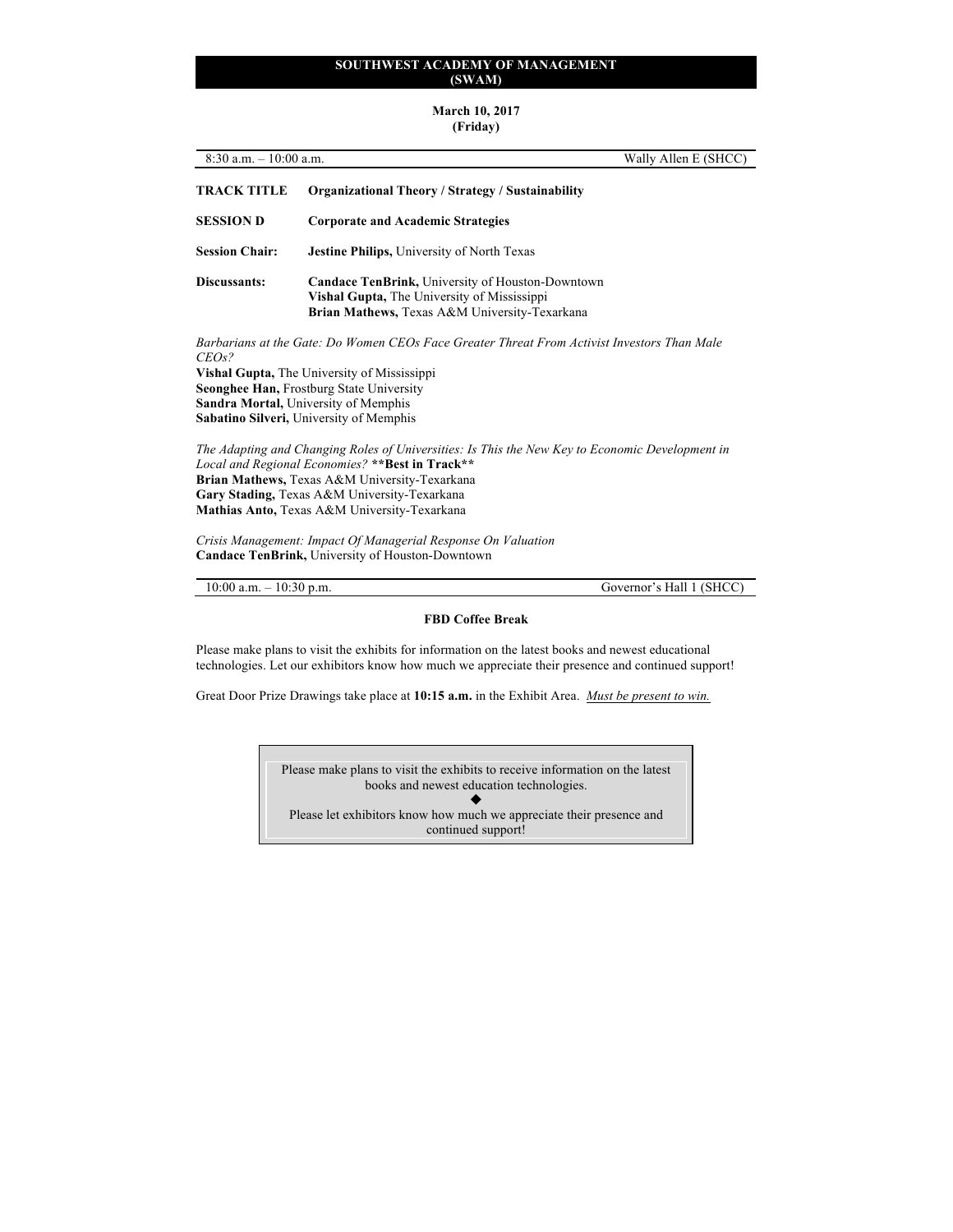**March 10, 2017**

**(Friday)**

10:30 a.m. – 12:00 p.m. Wally Allen A (SHCC)

# **TRACK TITLE Teaching and Learning Conference**

#### **SESSION A Models of Teaching & Learning**

*Teaching Special Interest Group: Lessons from the Implementation of a Collaborative Effort* **Terrance Wilensky,** University of Texas-Arlington **Peggy Semingson,** University of Texas-Arlington **Dwight Long,** University of Texas-Arlington

10:30 a.m. – 12:00 p.m. Wally Allen B (SHCC)

# **TRACK TITLE Research Methods Professional Development Workshop**

#### **SESSION B Research Workshop for Junior Faculty & Doctoral Student Consortium**

*Use of Control Variables in Management Research* **Guclu Atinc,** Texas A&M University, Commerce

> Please make plans to visit the exhibits to receive information on the latest books and newest education technologies.  $\blacklozenge$ Please let exhibitors know how much we appreciate their presence and continued support!

For a premier publishing opportunity, check out the peer-reviewed **FBD Journal** at https://www.fbdonline.org/journal/

*All FBD conference participants are eligible to have their work considered for the low submission fee of \$40.*

 $\blacklozenge$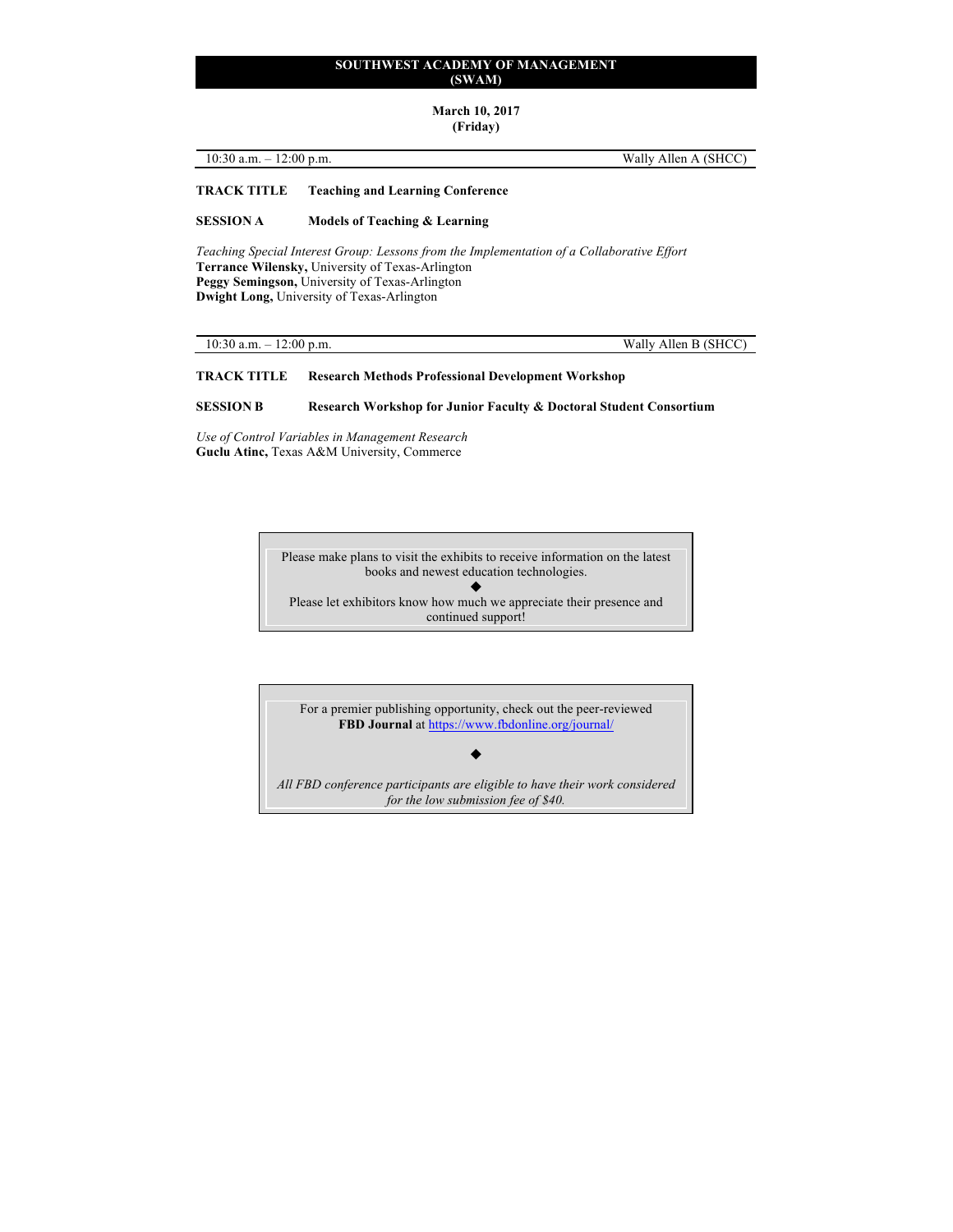# **March 10, 2017**

# **(Friday)**

| $10:30$ a.m. | (SHCC)  |
|--------------|---------|
| $12:00$ p.m. | Wally   |
|              | Allen C |
| _            |         |
|              |         |

# **TRACK TITLE General Management/ International Management**

**SESSION C Global Issues in Management** 

**Session Chair: Nancy Kucinski,** Hardin-Simmons University

*The Role of Women in the Arab Awakening* **Katlin Cundiff,** Drury University

*The Globalization of Cyberattacks: The Need for Rapid Learning Processes* **Jestine Philips,** University of North Texas

*External Reward Values-Supplies Fit/Misfit, Employees' Perceived Work Stress, and Uncertainty Avoidance: A Cross-cultural Comparison* **Si Hyun Kim,** University of La Verne **Giacomo Laffranchini,** University of La Verne

10:30 a.m. – 12:00 p.m. Wally Allen E (SHCC)

| <b>TRACK TITLE</b><br><b>Entrepreneurship / Small Business / Innovation</b> |                                                                                                   |
|-----------------------------------------------------------------------------|---------------------------------------------------------------------------------------------------|
| <b>SESSION D</b>                                                            | <b>Panel on Entrepreneurship</b>                                                                  |
| <b>Session Chair:</b>                                                       | Vishal Gupta, Mississippi State University                                                        |
| <b>Panelists:</b>                                                           | Manjula Salimath, North Texas University<br><b>Robert Epstein, University of Central Oklahoma</b> |

Please make plans to visit the exhibits to receive information on the latest books and newest education technologies.  $\blacklozenge$ Please let exhibitors know how much we appreciate their presence and continued support!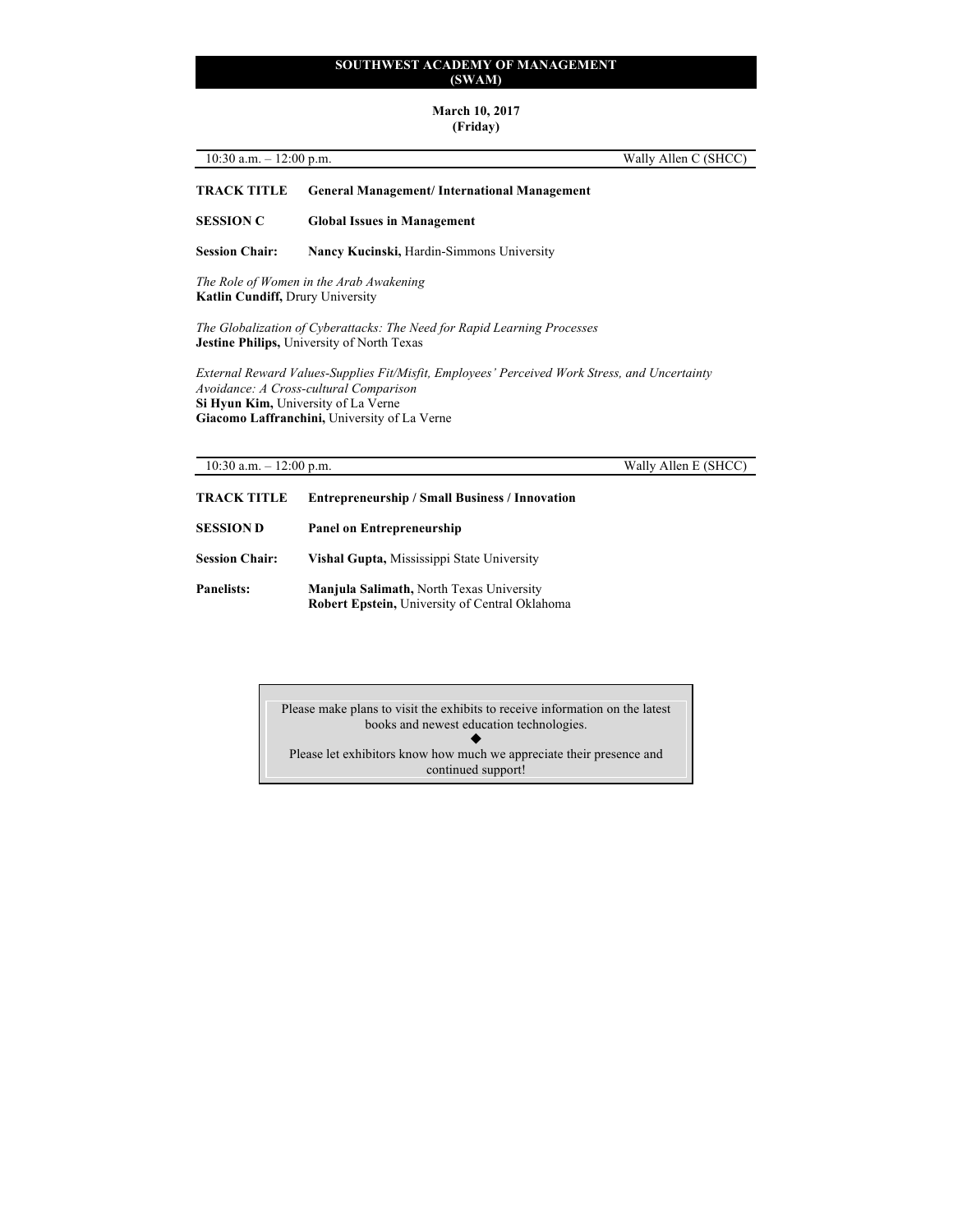**March 10, 2017 (Friday)**

| $10:30$ a.m. $-12:00$ p.m.<br>Toltec (SHCC)                                                       |                                                                                                                                                                                                                                                                                   |
|---------------------------------------------------------------------------------------------------|-----------------------------------------------------------------------------------------------------------------------------------------------------------------------------------------------------------------------------------------------------------------------------------|
| <b>TRACK TITLE</b>                                                                                | <b>Round Table Discussion</b>                                                                                                                                                                                                                                                     |
| <b>SESSION E</b><br><b>SWAM Past Presidents' View on Using Disruptive Innovation to Grow SWAM</b> |                                                                                                                                                                                                                                                                                   |
| <b>Session Chair:</b>                                                                             | <b>Janie Gregg, University of West Alabama</b>                                                                                                                                                                                                                                    |
| Panelists:                                                                                        | <b>M. Suzanne Clinton, University of Central Oklahoma</b><br><b>Janice A. Black, Coastal Carolina University</b><br>Larry Garner, Texas A&M University – Central Texas<br><b>Donald Baack, Pittsburg State University</b><br><b>Stephen V. Horner, Pittsburg State University</b> |
|                                                                                                   | Swam Past-Presidents will give their views on the health and wellness of the SWAM organization and<br>share ideas about how we should grow the organization with disruptive innovations. This PDW is a                                                                            |

unique opportunity for current SWAM members and leaders to hear from those who have served SWAM as past leaders. Former SWAM presidents will share their experiences, perspectives, and insights regarding the strengths of SWAM as a regional AOM affiliate. A panel of past presidents will talk about their tenure with the organization, discuss key challenges, and provide some guidance and insight for current officers and members. They will take suggestions and questions from the participants.

*This session is open for all SWAM members!*

| $12:00$ p.m. $-1:30$ p.m. |                                                                                                   | Marion (M)           |
|---------------------------|---------------------------------------------------------------------------------------------------|----------------------|
|                           | <b>SPECIAL SESSION</b><br><b>SWAM Officers' Meeting and Lunch</b>                                 |                      |
| Presiding:                | John N. Davis, Hardin-Simmons University<br>President, Southwest Academy of Management, 2016-2017 |                      |
| 1:30 p.m. $-3:00$ p.m.    |                                                                                                   | Wally Allen A (SHCC) |
| <b>TRACK TITLE</b>        | <b>Teaching and Learning Conference</b>                                                           |                      |

**SESSION A Teaching and Disruptive Innovation Session Chair: Karen Leonard,** University of Arkansas at Little Rock

*Advanced Uses of Video in Business Classes* **\*\*Best in Track\*\* Janice A. Black,** Coastal Carolina University **Leann Mischel,** Coastal Carolina University **Jessica Doll,** Coastal Carolina University **P. Dick Drass,** Coastal Carolina University

*Improving Business Writing Skills: Process and Practice* **Teresa Weldy,** Mitchel College of Business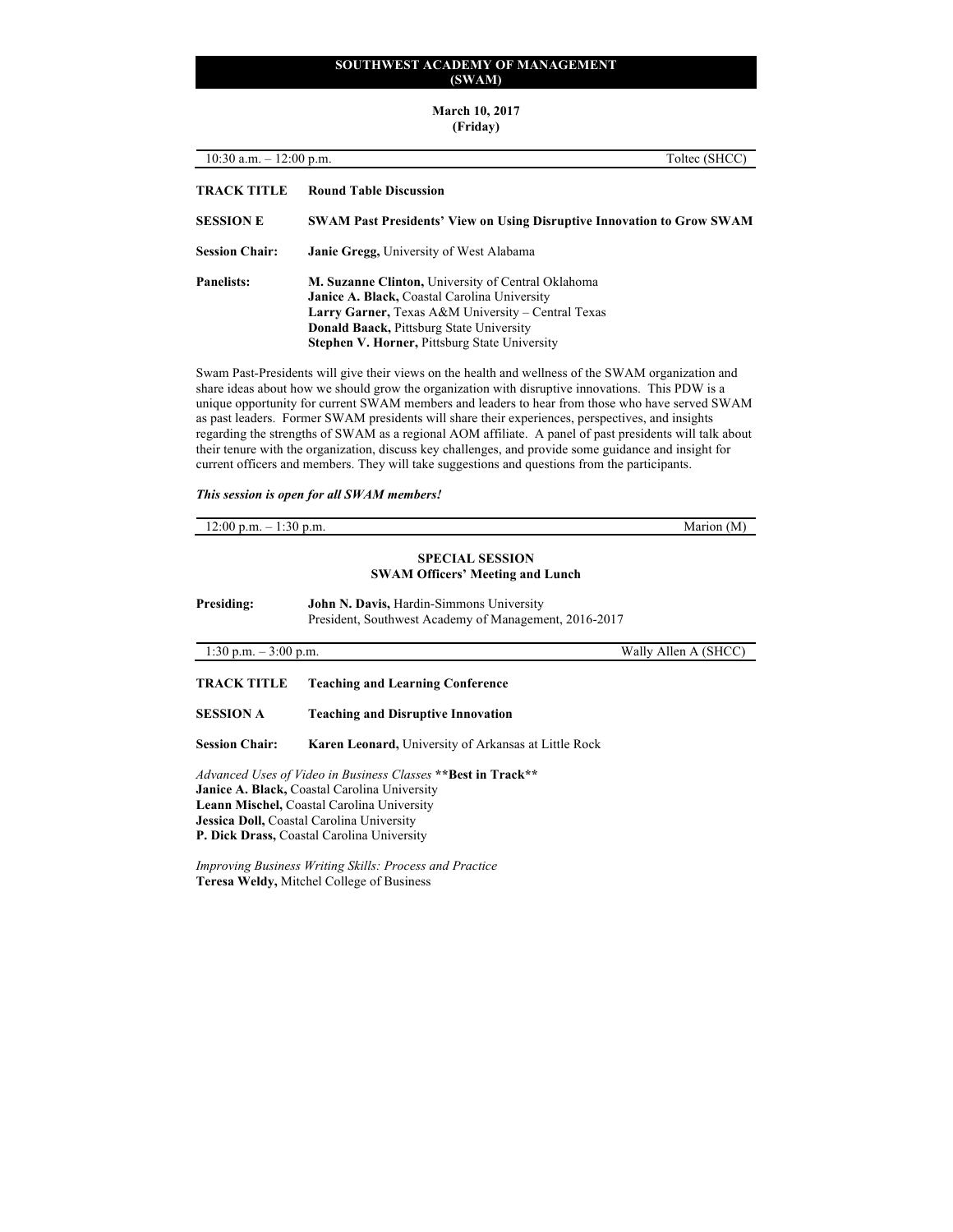# **March 10, 2017**

# **(Friday)**

| 1:30 p.m. $-3:00$ p.m. | Wally Allen B (SHCC) |  |
|------------------------|----------------------|--|
|                        |                      |  |

#### **TRACK TITLE Professional Development Workshops**

#### **SESSION B Workshop for Doctoral Student Consortium**

*Back-To-School for Big Kids: A Transition Course for New Mid-Life Doctoral Students* **Jude Olson**, University of Dallas

1:30 p.m. – 3:00 p.m. Conway (CC)

#### **FBD/SWAM** *Choice Pick* **Session**

**TRACK TITLE Project Management / Organizational Development & Conflict Management**

**SESSION C Joint Track Session**

**Session Chair: Dennis Pepple,** University of Huddersfield

*Towards Establishing a Link between Ethnic Diversity and Public Sector Employees' Ownership Perception: A Relational Perspective* **\*\*Best in Organizational Development & Conflict Management Track\*\***

**Dennis Pepple,** University of Huddersfield

*Optimal Inventory Levels in a Multi-Echelon Pharmaceutical Cold Chain: Perspective on Information Loss* **Suman Niranjan,** Savannah State University **Niranjan Kulkarni,** CRB Consulting

**Nigel Middleton,** Savannah State University

*What to Build So They Will Come? Stakeholder Identification for Business Research Relevance* **Richard Lawrence,** Angelo State University **Sam Kohler,** Angelo State University **Sazza Dahal,** Angelo State University **Joseph Lawrence,** Angelo State University

*Process Improvement: Urban vs. Rural Personnel Perspectives of a Derivative CMMi Process Maturity Framework*

**Daniel Doss,** University of West Alabama **Russ Henley,** University of West Alabama **David Mcelreath,** University of Mississippi **Balakrishna Gokaraju,** University of West Alabama **Glenna Lusk,** University of Mississippi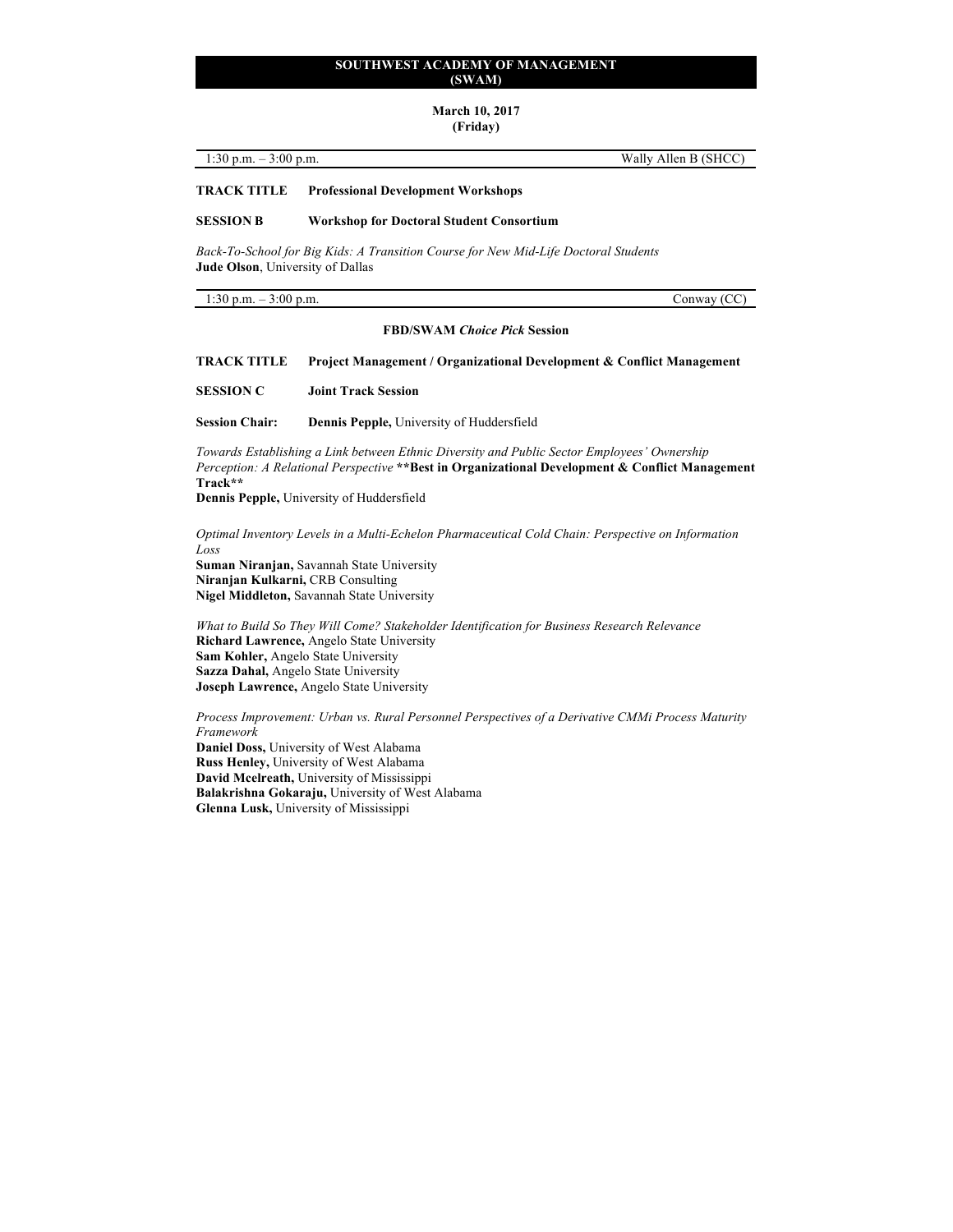#### **March 10, 2017 (Friday)**

| 1:30 p.m. $-3:00$ p.m. | Wally Allen C (SHCC)                                                                                                                                                                 |
|------------------------|--------------------------------------------------------------------------------------------------------------------------------------------------------------------------------------|
| <b>TRACK TITLE</b>     | <b>Organizational Development / Conflict Management</b>                                                                                                                              |
| <b>SESSION D</b>       | Panel on Organization Development: Contemporary Innovations for Change                                                                                                               |
| <b>Session Chair:</b>  | <b>Peter Sorensen, Benedictine University</b>                                                                                                                                        |
| <b>Panelists:</b>      | Gretel Stock-Kuperman, Benedictine University<br><b>Donna Ogle, Benedictine University</b><br><b>Donald Harris, Benedictine University</b><br>Theresa Yaeger, Benedictine University |

Please make plans to visit the exhibits to receive information on the latest books and newest education technologies.  $\blacklozenge$ Please let exhibitors know how much we appreciate their presence and continued support!

For a premier publishing opportunity, check out the peer-reviewed **FBD Journal** at https://www.fbdonline.org/journal/

 $\blacklozenge$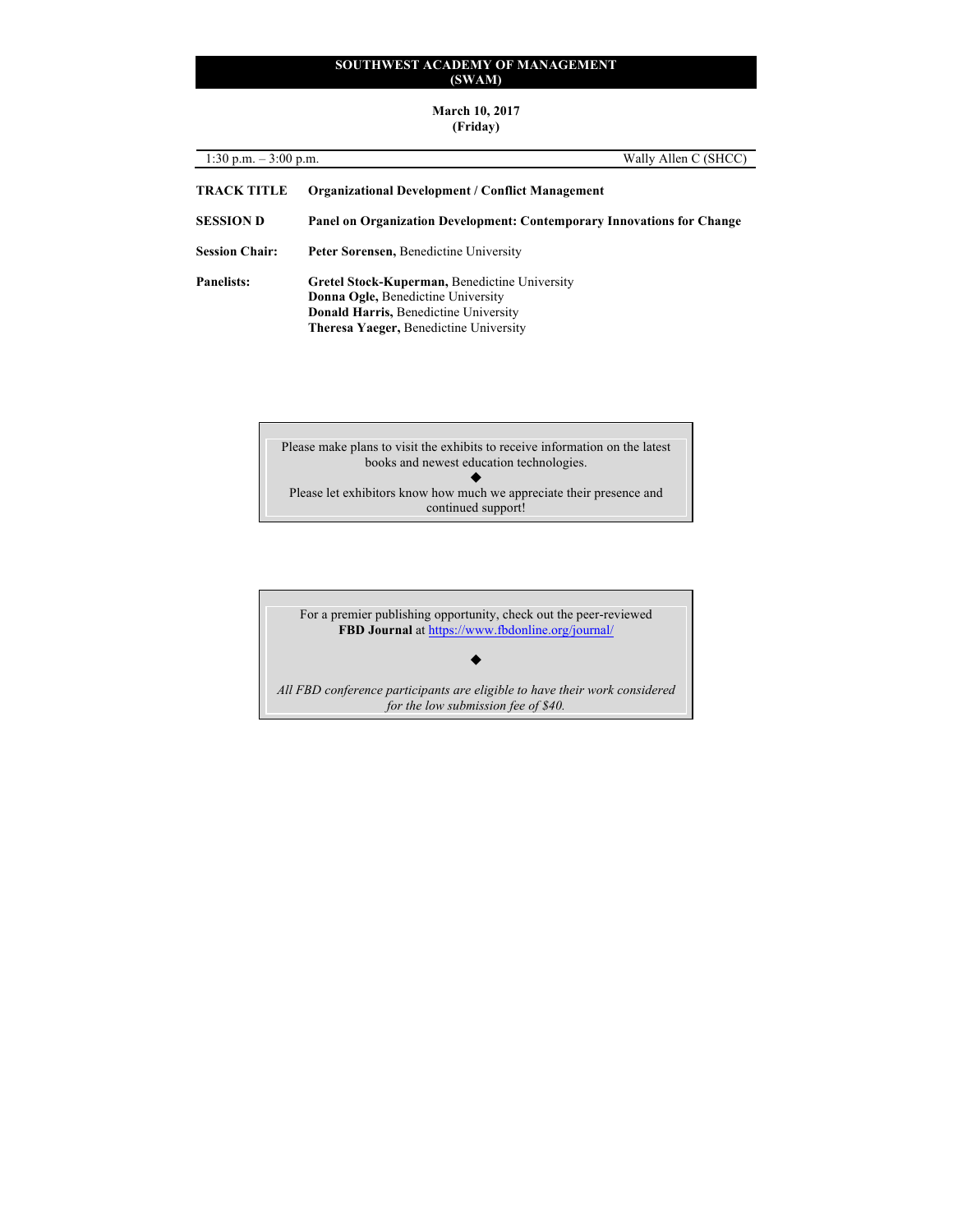# **March 10, 2017**

# **(Friday)**

| 1:30 p.m. $-3:00$ p.m. |                                                   | Wally Allen E (SHCC) |
|------------------------|---------------------------------------------------|----------------------|
| <b>TRACK TITLE</b>     | <b>Best Paper Session</b>                         |                      |
| <b>SESSION E</b>       | <b>Recognition of the SWAM 2017 Award Winners</b> |                      |

**Presiding: Robert H. Epstein,** University of Central Oklahoma President Elect, Southwest Academy of Management, 2016-17

#### **Recipient of the 2017 McGraw-Hill Education Distinguished Paper Award**

*Seeds of Demand-Side Legitimacy: Why Customers Find Some New Ventures More Acceptable than Others?*  **Vishal K. Gupta,** The University of Mississippi

**Safal Batra,** Indian Institute of Management at Kashipur

**Sunil Sharma,** Indian Institute of Management at Ahmedabad

### **2017 SWAM Outstanding Educator**

**Stephen V. Horner,** Pittsburg State University

#### **Recipient of the 2017 Southwest Academy of Management Best Reviewer Award**

**Robert Lloyd,** Bethel College

#### **Remarks by 2016 SWAM Outstanding Educator**

**Larry Garner,** Texas A&M University – Central Texas **Recipient of the 2016 Outstanding Educator Award**

3:00 p.m. – 3:30 p.m. Governor's Hall 1 (SHCC)

# **FBD Coffee Break**

Please make plans to visit the exhibits for information on the latest books and newest educational technologies. Let our exhibitors know how much we appreciate their presence and continued support!

Great Door Prize Drawings take place at **3:15 p.m.** in the Exhibit Area. *Must be present to win.*

| $-4:30$<br>p.m.<br>3:30 p.m. | Allen A (SHCC<br>Wally. |
|------------------------------|-------------------------|
|                              |                         |

# **SWAM Annual Business Meeting**

**Presiding: John N. Davis,** Hardin-Simmons University President, Southwest Academy of Management, 2016-17

All members are encouraged to attend our annual business meeting. We look forward to seeing you there. Light refreshments served.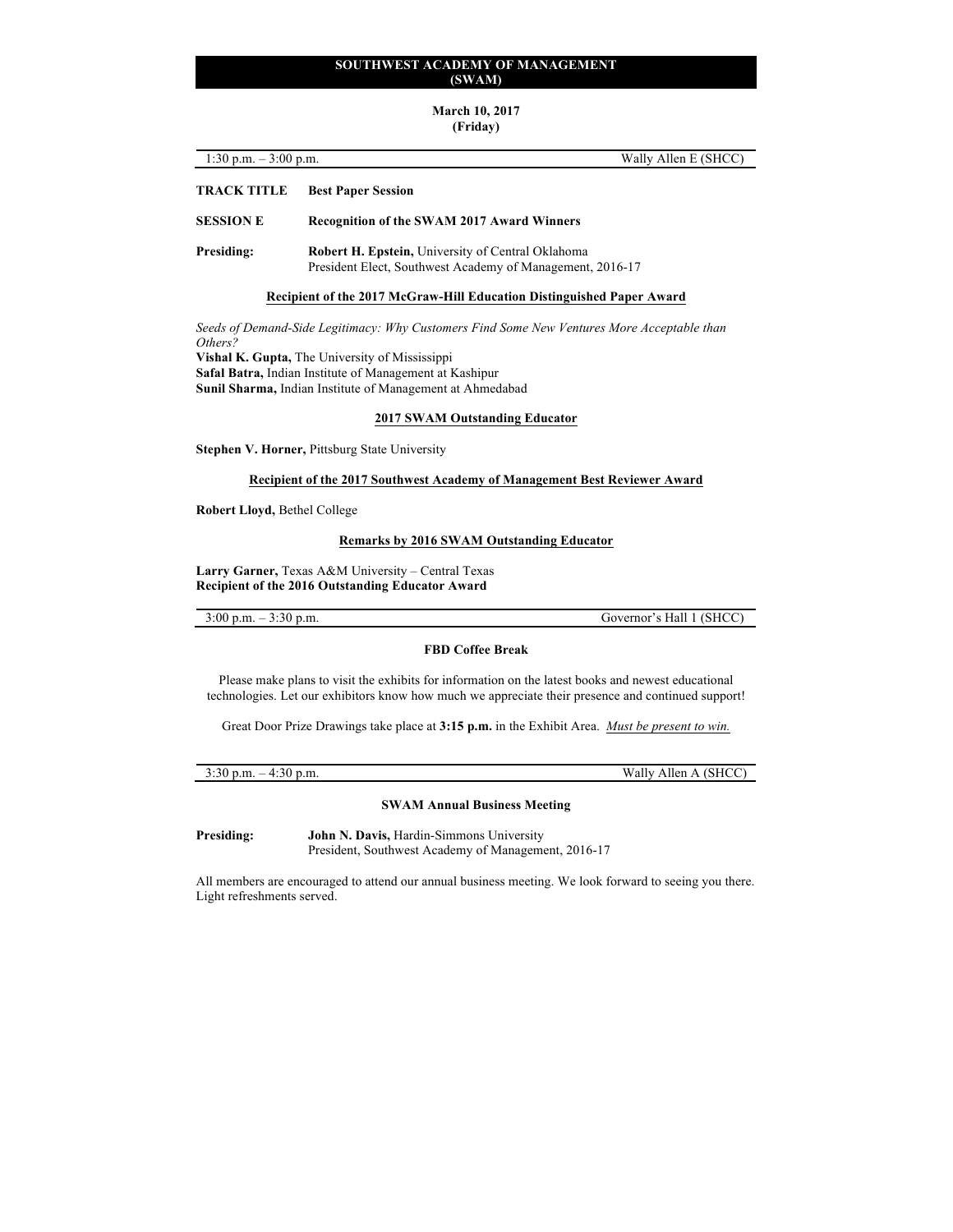# **March 10, 2017**

# **(Friday)**

| 4:30 p.m. $-6:00$ p.m. |                                                                                                                                                       | Wally Allen A (SHCC) |
|------------------------|-------------------------------------------------------------------------------------------------------------------------------------------------------|----------------------|
|                        | <b>SWAM New Officers Meeting</b>                                                                                                                      |                      |
| Presiding:             | <b>Robert H. Epstein, University of Central Oklahoma</b><br>2017-2018 President, Southwest Academy of Management<br>Meeting with the 2017-2018 Board. |                      |
| TBA                    |                                                                                                                                                       |                      |

#### **SWAM Poster Sessions**

#### **Entrepreneurship / Small Business / Innovation**

*Women Entrepreneurs in Technology: Some Case Studies from India* **Artee Aggrwaal,** Amity University Mumbai

*Hepatitis C Direct Acting Antivirals and Disruptive Innovation* **S. Mantravadi,** University of West Florida

*Eliminating Barriers: The Impact of Cross Cultural Business Communication on Entrepreneurial Success*

**Martha Robinson,** The University of Memphis

#### **Ethics / Corporate Social Responsibility**

*Emotional Intelligence, Moral Reasoning, and Ethical Awareness: Moderating Roles of Gender and Religiosity* **Jacob Voegel,** Coastal Carolina University **Luke Voegel,** Southern Illinois University

#### **Human Resources / Careers**

*Retiree Remorse: If Only I had Put More Effort Into Retirement Planning* **John La Lone,** Texas A&M University-Central Texas

*Measuring Inclusivity in Organizations: Designing a Diversity Climate Instrument* **Kelly Weeks,** Rhodes College **Anita Davis,** Rhodes College **Samhitha Curpad,** Rhodes College

*Obesity, Chronic Job Discrimination, and Social Support: Comparisons Across Age-Generations* **Kenneth Kungu,** Louisiana State University - Shreveport **Janella Melius,** Winston-Salem State University **Colin Cannonier,** Belmont University **Valentine Wanga,** University of Washington